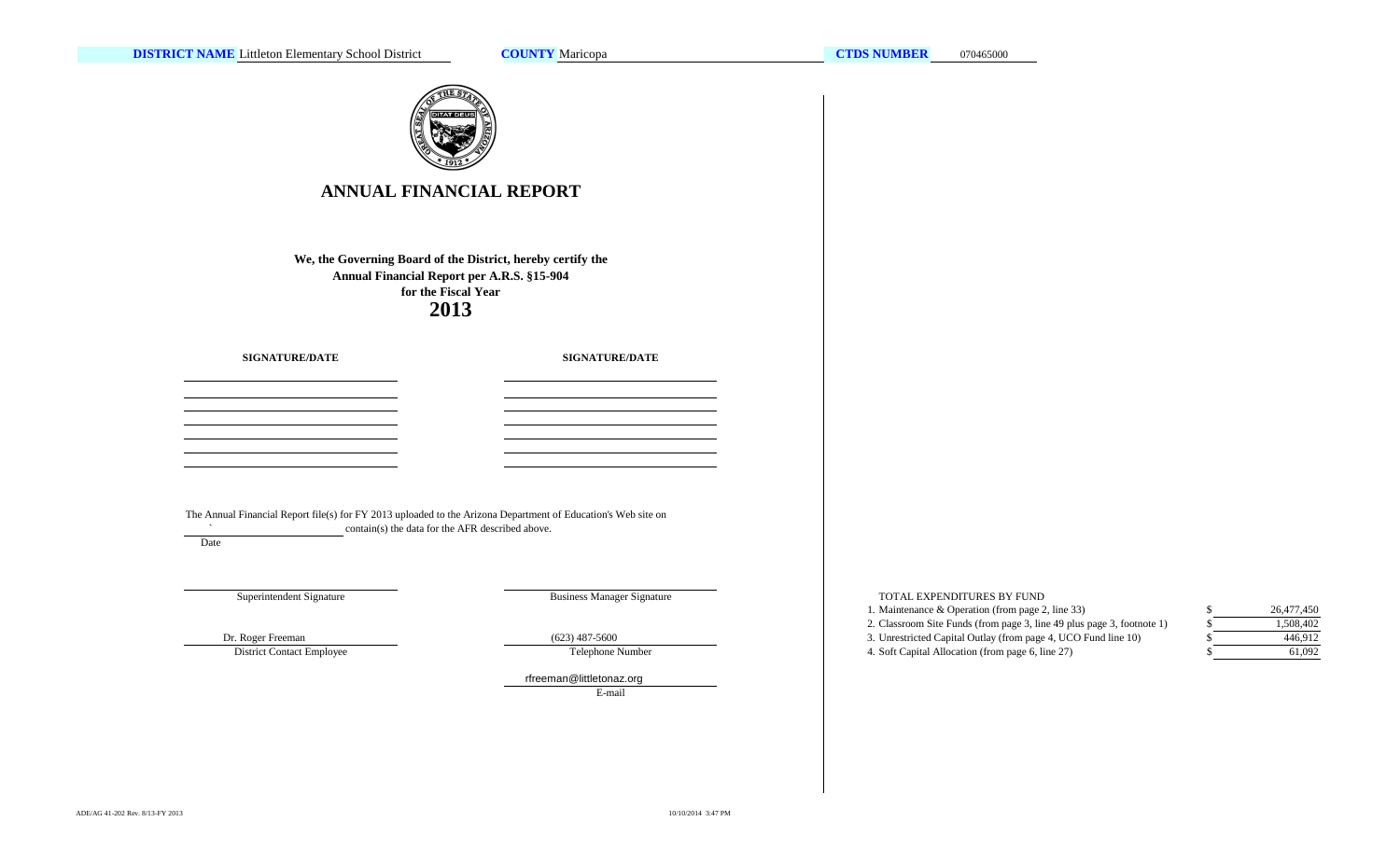| <b>DISTRICT NAME</b> Littleton Elementary School District                             |                              | <b>COUNTY</b> Maricopa |                      |                     |                     | <b>CTDS NUMBER</b> 070465000                                                         |
|---------------------------------------------------------------------------------------|------------------------------|------------------------|----------------------|---------------------|---------------------|--------------------------------------------------------------------------------------|
|                                                                                       | <b>MAINTENANCE</b>           | <b>UNRESTRICTED</b>    |                      | <b>SOFT CAPITAL</b> |                     |                                                                                      |
|                                                                                       | AND OPERATION                | CAPITAL OUTLAY         | <b>ADJACENT WAYS</b> | <b>ALLOCATION</b>   | <b>DEBT SERVICE</b> |                                                                                      |
| <b>FUNDS AVAILABLE</b>                                                                | <b>FUND 001</b>              | <b>FUND 610</b>        | <b>FUND 620</b>      | <b>FUND 625</b>     | <b>FUND 700</b>     |                                                                                      |
|                                                                                       | <b>ACTUAL</b>                | <b>ACTUAL</b>          | <b>ACTUAL</b>        | <b>ACTUAL</b>       | <b>ACTUAL</b>       |                                                                                      |
| Beginning Fund Balance (1)                                                            | (2,587,965)                  | 1,379,702              | 1,075,180            | 2,218,417           | 3,493,719           |                                                                                      |
| <b>REVENUE</b>                                                                        |                              |                        |                      |                     |                     |                                                                                      |
| 1000 Local                                                                            |                              |                        |                      |                     |                     |                                                                                      |
| 1110 Property Taxes                                                                   | 7,857,545                    | 656                    | 318,549              | 567                 | 1,176,006 2.        | (1) The Maintenance and Operation Fund beginning fund balance includes the revolving |
| 1140 Penalties and Interest on Taxes                                                  |                              |                        |                      |                     |                     | account cash balance on hand of \$<br>at 7/1/12.                                     |
| 1280 Revenue in Lieu of Taxes                                                         | 433,519                      |                        | 16,597               |                     | 59,451              |                                                                                      |
| 1310 Tuition from Individuals                                                         |                              |                        |                      |                     |                     | (2) The Government Property Lease Excise Tax revenue included on line 18 is          |
| 1320 Tuition from Other Arizona Districts                                             |                              |                        |                      |                     |                     | - \$                                                                                 |
| 1330 Tuition from Out-of-State Districts                                              |                              |                        |                      |                     |                     |                                                                                      |
| 1340 Tuition from Other Private Sources (Other than Individuals)                      |                              |                        |                      |                     |                     | (3) The Maintenance and Operation Fund ending fund balance includes the revolving    |
| 1350 Tuition from Other Government Sources Within Arizona                             |                              |                        |                      |                     |                     | account cash balance on hand of \$<br>at 6/30/13.                                    |
| 1360 Tuition from Other Government Sources Outside Arizona                            |                              |                        |                      |                     |                     | 10.                                                                                  |
| 1410 Transportation Fees from Individuals                                             | 1 <sup>1</sup>               |                        |                      |                     |                     | 11.                                                                                  |
| 1420 Transportation Fees from Other Arizona Districts                                 | 12                           |                        |                      |                     |                     | 12.                                                                                  |
| 1430 Transportation Fees from Out-of-State Districts                                  | $\mathbf{1}^{\circ}$         |                        |                      |                     |                     | 13.                                                                                  |
| 1440 Transportation Fees from Other Private Sources (Other than Individuals)          | 14                           |                        |                      |                     |                     | 14.                                                                                  |
| 1450 Transportation Fees from Other Government Sources Within Arizona                 | 1 <sup>4</sup>               |                        |                      |                     |                     | 15.                                                                                  |
| 1460 Transportation Fees from Other Government Sources Outside Arizona                | $\overline{1}$               |                        |                      |                     |                     | 16.                                                                                  |
| 1500 Investment Income                                                                | 17                           | 5,638                  | 2,848                | 9,862               | 16,065              | 17.                                                                                  |
| Other (Specify) (2)                                                                   | 1,060<br>18                  | 1,862                  | 1,639                |                     |                     | 18.                                                                                  |
| Subtotal (lines 2-18)                                                                 | 1 <sup>C</sup><br>8,292,124  | 8,156                  | 339,633              | 10,429              | 1,251,522 19.       |                                                                                      |
| 2000 Intermediate                                                                     |                              |                        |                      |                     |                     |                                                                                      |
| 2110 County School Fund                                                               | 20                           |                        |                      |                     |                     |                                                                                      |
| 2120 County Equalization Assistance                                                   | 21<br>1,768,379              | 29,973                 |                      | 15,517              |                     |                                                                                      |
| 2210 Special County School Reserve Fund                                               | 22.                          |                        |                      |                     |                     | 22                                                                                   |
| Other (Specify)                                                                       | 23.                          |                        |                      |                     |                     | 23.                                                                                  |
| Subtotal (lines 20-23)                                                                | 24<br>1,768,379              | 29,973                 |                      | 15,517              |                     | 24                                                                                   |
| <b>3000 State</b>                                                                     |                              |                        |                      |                     |                     |                                                                                      |
| 3110 State Equalization Assistance                                                    | 16,449,410<br>2.3<br>26      | 293,235                |                      | 191,166             |                     |                                                                                      |
| 3120 Additional State Aid<br>Other (Specify)                                          | 513,043<br>27                |                        |                      |                     |                     | 26.<br>27.                                                                           |
| Subtotal (lines 25-27)                                                                | 28                           |                        |                      |                     |                     | $0^{\circ}28.$                                                                       |
| <b>4000 Federal</b>                                                                   | 16,962,453                   | 293,235                |                      | 191,166             |                     |                                                                                      |
| 4100 Unrestricted Revenue Received Directly from the Federal Governmen                | 29                           |                        |                      |                     |                     | 29                                                                                   |
| 4200 Unrestricted Revenue Received from the Federal Government through the State      | 30.                          |                        |                      |                     |                     | 30.                                                                                  |
| 4500 Restricted Revenue Received from the Federal Government through the State        | 3 <sup>1</sup>               |                        |                      |                     |                     | 31.                                                                                  |
| 4700 Revenue Received from the Federal Government through Other Intermediate Agencies | 32                           |                        |                      |                     |                     | 32.                                                                                  |
| 4800 Revenue in Lieu of Taxes                                                         | 33                           |                        |                      |                     |                     | 33.                                                                                  |
| 4900 Revenue for/on Behalf of the District                                            | 34                           |                        |                      |                     |                     | 34                                                                                   |
| Other (Specify)                                                                       | 35                           |                        |                      |                     | 239,355             | 35.                                                                                  |
| Subtotal (lines 29-35)                                                                | 36<br>$\Omega$               |                        |                      |                     | 239,355 36.         |                                                                                      |
|                                                                                       |                              |                        |                      |                     |                     |                                                                                      |
| Total Fund Revenue (lines 19, 24, 28, and 36)                                         | 37<br>27,022,956             | 331,364                | 339,633              | 217,112             | 1,490,877           | 37.                                                                                  |
| 5100 Issuance of Bonds                                                                | 38                           |                        |                      |                     |                     | 38.                                                                                  |
| 5200 Fund Transfers-In                                                                | 3 <sup>0</sup>               |                        |                      |                     |                     | 39.                                                                                  |
| Other (Specify)                                                                       | 40                           |                        |                      |                     |                     | 40                                                                                   |
| <b>TOTAL FUNDS AVAILABLE (lines 1 and 37 - 40)</b>                                    | 24,434,991<br>$\overline{4}$ | 1,711,066              | 1,414,813            | 2,435,529           | 4,984,596 41.       |                                                                                      |
| <b>Total Expenditures</b>                                                             | 26,477,450                   | 446,912                | 946,938              | 61,092              | 2,437,358           | 42.                                                                                  |
| 6900 Other Financing Uses and Other Items                                             | 43                           |                        |                      |                     |                     | 13                                                                                   |
| TOTAL EXPENDITURES AND OTHER USES (lines 42 plus 43)                                  | 44<br>26,477,450             | 446,912                | 946,938              | 61,092              | 2,437,358 44.       |                                                                                      |
| <b>ENDING FUND BALANCE (line 41 minus line 44) (3)</b>                                | (2,042,459)                  | 1,264,154              | 467,875              | 2,374,437           | 2,547,238 45.       |                                                                                      |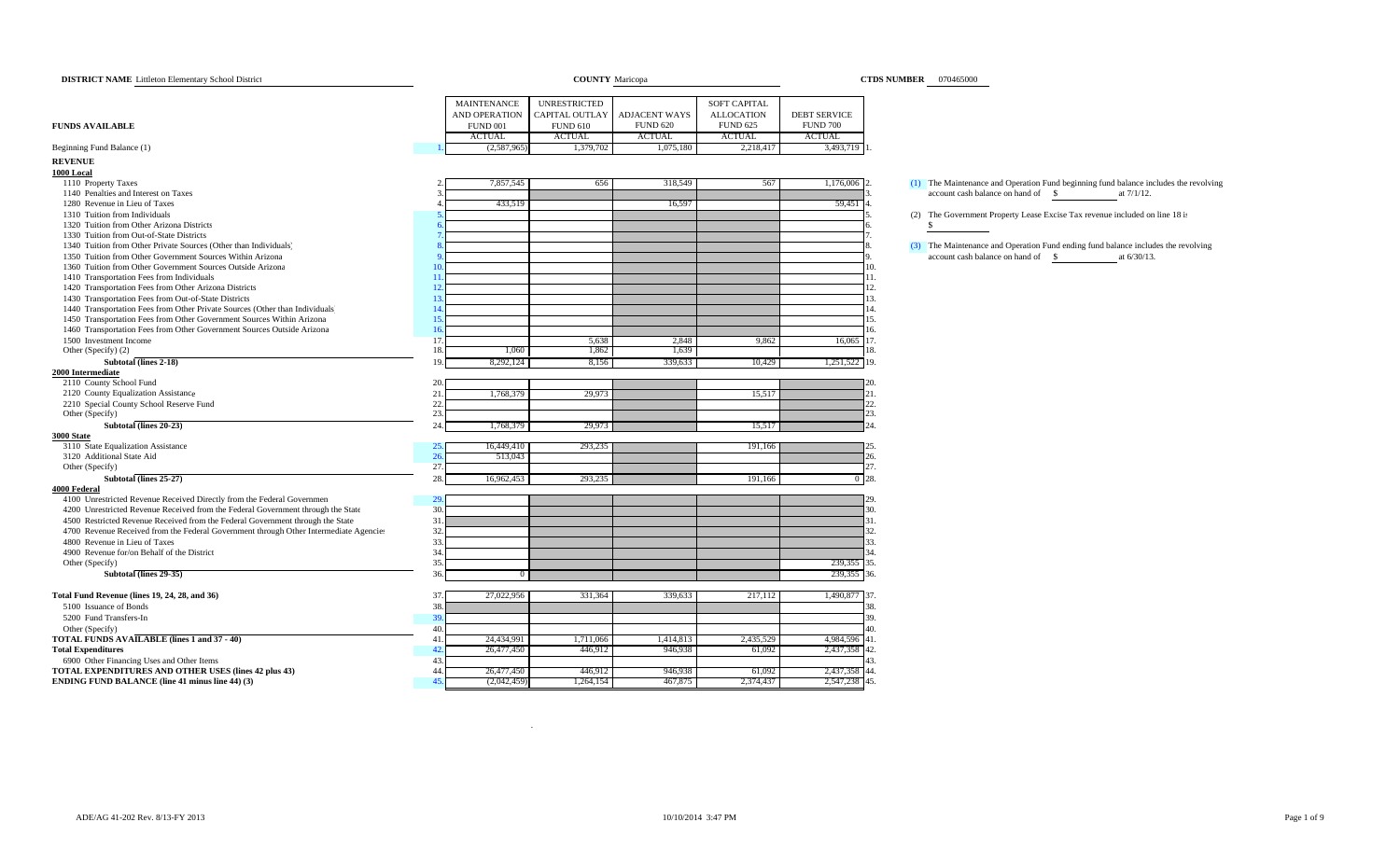**DISTRICT NAME** Littleton Elementary School District **COUNTY** Maricopa **COUNTY** Maricopa **COUNTY COUNTY COUNTY COUNTY COUNTY COUNTY COUNTY COUNTY COUNTY COUNTY COUNTY COUNTY COUNTY COUNTY COUNTY** 

COUNTY Maricopa

**CTDS NUMBER** 

**MAINTENANCE AND OPERATION FUND (001)—EXPENDITURES**

|                                                                 |     |            | Employee           | <b>Purchased Services</b> |                |          |                       | Totals                 |                        | % Increase/          |
|-----------------------------------------------------------------|-----|------------|--------------------|---------------------------|----------------|----------|-----------------------|------------------------|------------------------|----------------------|
| Expenditures                                                    |     | Salaries   | <b>Benefits</b>    | 6300, 6400,               | Supplies       | Other    | <b>Budget</b>         | Actual                 | Prior Year Actual      | Decrease in          |
|                                                                 |     | 6100       | 6200               | 6500                      | 6600           | 6800     |                       |                        |                        | Actual               |
| <b>100 Regular Education</b><br>1000 Instruction                |     | 9,424,757  | 2,465,236          | 35,441                    | 139,068        | 43,415   | 12,013,769            | 12,107,917             | 10,915,951             | 10.9% 1              |
| 2000 Support Services                                           |     |            |                    |                           |                |          |                       |                        |                        |                      |
| 2100 Students                                                   |     | 593,998    | 150,350            | 28,926                    | 8,780          | $\Omega$ | 759,004               | 782,054                | 886,071                | $-11.7%$ 2           |
| 2200 Instructional Staff                                        |     | 624,618    | 173,438            | 9,563                     | 9,485          | 7,540    | 985,824               | 824,644                | 747,460                | 10.3%                |
|                                                                 |     | 271,884    | 55,800             | 58,150                    |                | 23,659   |                       | 412,879                |                        |                      |
| 2300 General Administration<br>2400 School Administration       |     | 1,155,741  | 309,198            |                           | 3,386<br>4,802 | 650      | 459,965<br>1,454,071  | 1,470,391              | 421,497<br>958,774     | $-2.0%$<br>53.4%     |
|                                                                 |     |            |                    | 377,874                   | 46,183         | 100,542  | 1,328,533             |                        |                        |                      |
| 2500 Central Services                                           |     | 704,683    | 190,069<br>259,835 | 636,992                   | 748,517        |          |                       | 1,419,351<br>2,698,803 | 1,498,096<br>2,740,285 | $-5.3%$ 6<br>$-1.5%$ |
| 2600 Operation & Maintenance of Plant                           |     | 1,051,713  |                    |                           |                | 1,746    | 3,067,413<br>$\Omega$ |                        |                        |                      |
| 2900 Other                                                      |     |            |                    |                           |                |          |                       |                        | $\Omega$               | $0.0\%$              |
| 3000 Operation of Noninstructional Services                     |     | 54,508     | 14,635             |                           | 634            |          | 27,821                | 69,777                 | 77,336                 | $-9.8\%$ 9           |
| 610 School-Sponsored Cocurricular Activities                    |     | 10,175     | 1,898              |                           |                |          | 18,000                | 12,073                 | 7,802                  | 54.7% 10             |
| 620 School-Sponsored Athletics                                  | 11  | 66,000     | 12,674             | 19,570                    |                |          | 151,445               | 98,244                 | 90,460                 | 8.6% 1               |
| 630 Other Instructional Programs                                | 12  |            |                    |                           |                |          |                       | $\Omega$               | $\mathbf{0}$           | 0.0%                 |
| 700, 800, 900 Other Programs                                    | 13  |            |                    |                           |                |          |                       |                        | $\Omega$               | 0.0% 13              |
| Regular Education Subsection Subtotal (lines 1-13)              | 14. | 13,958,077 | 3,633,133          | 1,166,516                 | 960,855        | 177,552  | 20,265,845            | 19,896,133             | 18,343,732             | 8.5% 14.             |
| <b>200 Special Education</b>                                    |     |            |                    |                           |                |          |                       |                        |                        |                      |
| 1000 Instruction                                                | 15. | 2,514,096  | 676,649            | 68,701                    | 2,207          |          | 3,238,153             | 3,261,653              | 3,001,020              | 8.7% 15.             |
| 2000 Support Services                                           |     |            |                    |                           |                |          |                       |                        |                        |                      |
| 2100 Students                                                   | 16  | 708,675    | 178,338            | 959,837                   | 419            | 1,000    | 1,853,400             | 1,848,269              | 1,732,542              | 6.7% 16.             |
| 2200 Instructional Staff                                        | 17  | 97,945     | 22,844             | 6,354                     | 536            |          | 130,240               | 127,679                | 128,696                | $-0.8\%$ 17.         |
| 2300 General Administration                                     |     |            |                    |                           |                |          | $\overline{0}$        | $\Omega$               | 1,007                  | $-100.0\%$ 18.       |
| 2400 School Administration                                      | 19  |            |                    |                           |                |          | $\theta$              | $\sqrt{ }$             | $\Omega$               | 0.0% 19.             |
| 2500 Central Services                                           | 20  |            |                    | 469                       |                |          | $\overline{0}$        | 469                    | $\overline{0}$         | 20.                  |
| 2600 Operation & Maintenance of Plant                           | 21  |            |                    |                           |                |          | $\theta$              | $\Omega$               | $\Omega$               | $0.0\%$ 21           |
| 2900 Other                                                      | 22  |            |                    |                           |                |          | $\theta$              | $\Omega$               | $\Omega$               | 0.09                 |
| 3000 Operation of Noninstructional Services                     | 23. |            |                    |                           |                |          | $\overline{0}$        | $\Omega$               | $\overline{0}$         | 0.0% 23              |
| Subtotal (lines 15-23)                                          | 24  | 3,320,716  | 877,831            | 1,035,361                 | 3,162          | 1,000    | 5,221,793             | 5,238,070              | 4,863,265              | 7.7% 24              |
| <b>400 Pupil Transportation</b>                                 | 25. | 747,585    | 214,338            | 55,339                    | 220,793        | 753      | 1,227,292             | 1,238,808              | 1,172,491              | 5.7% 25              |
| 510 Desegregation                                               |     |            |                    |                           |                |          |                       |                        |                        |                      |
| (from Districtwide Desegregation Expenditures, page 2, line 44) | 26. |            | $\Omega$           |                           | $\Omega$       | $\Omega$ | $\Omega$              |                        | $\Omega$               | 0.0% 26.             |
| 520 Special K-3 Program Override                                |     |            |                    |                           |                |          |                       |                        |                        |                      |
| (from Supplement, page 1, line 10)                              | 27. |            | $\Omega$           |                           | $\Omega$       | $\Omega$ | $\Omega$              | $\Omega$               | 1,113,012              | $-100.0\%$ 27.       |
| <b>530 Dropout Prevention Programs</b>                          |     |            |                    |                           |                |          |                       |                        |                        |                      |
| 1000 Instruction                                                | 28. |            |                    |                           |                |          |                       |                        |                        | 0.0% 28.             |
| 2000-3000 Support Serv. & Oper. of Noninstructional Serv.       | 29  |            |                    |                           |                |          |                       | $\Omega$               | $\overline{0}$         | 0.0% 29              |
| Subtotal (lines 28 and 29)                                      | 30. | $\Omega$   | $\Omega$           |                           | $\overline{0}$ | $\Omega$ | $\overline{0}$        | $\overline{0}$         | $\overline{0}$         | $0.0\%$ 30.          |
| 540 Joint Career and Technical Education and Vocational         |     |            |                    |                           |                |          |                       |                        |                        |                      |
| <b>Education Center</b> (from Supplement, page 1, line 20)      | 31  |            | $\Omega$           |                           | $\Omega$       | $\Omega$ | $\Omega$              |                        | $\Omega$               | 0.0% 31.             |
| <b>550 K-3 Reading Program</b>                                  | 32. | 82,508     | 21,931             |                           |                |          | 108,000               | 104,439                |                        | 32                   |
| Total Expenditures (lines 14, 24-27, 30-32)                     | 33. | 18,108,886 | 4,747,233          | 2,257,216                 | 1,184,810      | 179,305  | 26,822,930            | 26,477,450             | 25,492,500             | 3.9% 33.             |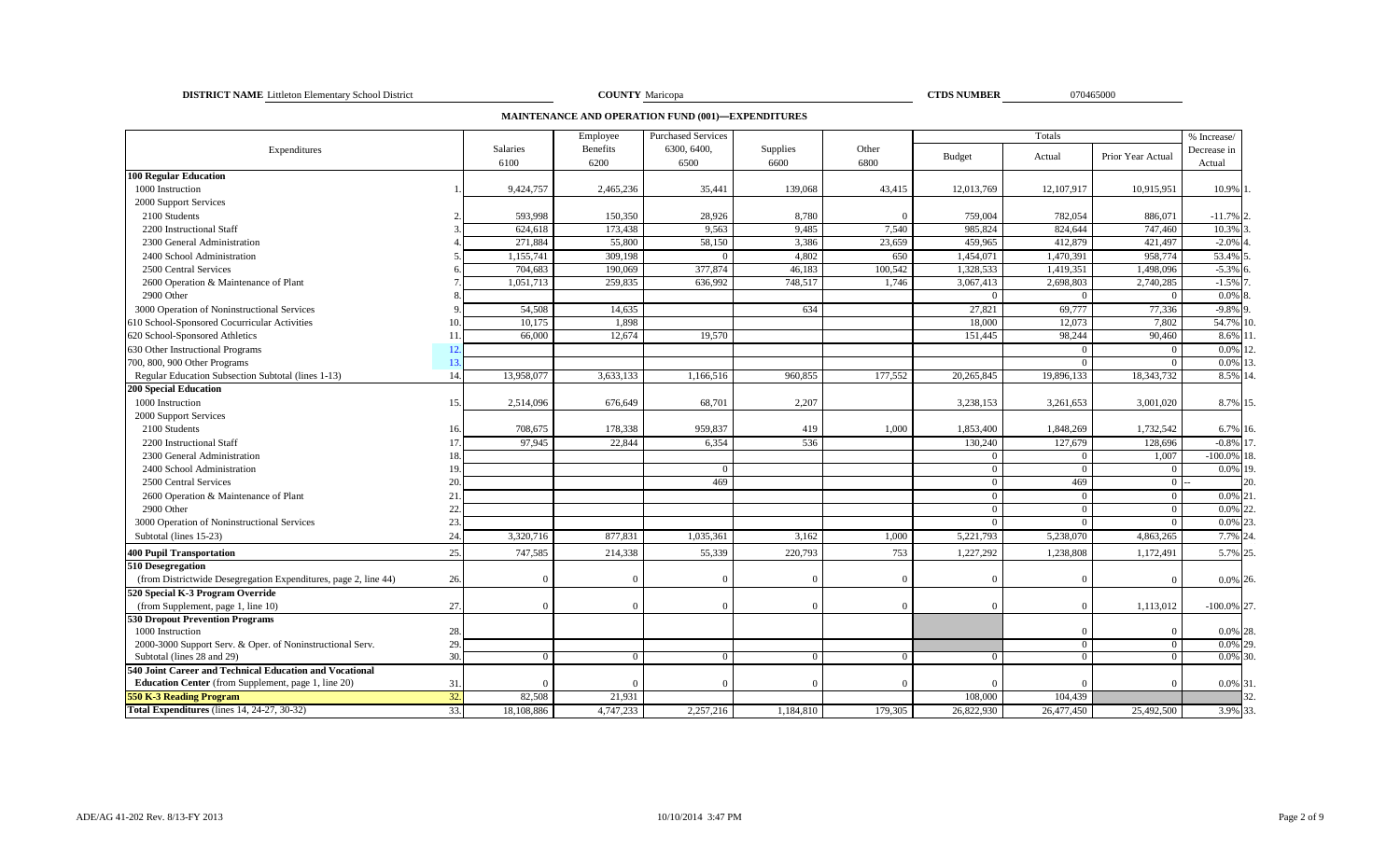| 070465000<br>COUNTY Maricopa<br><b>CTDS NUMBER</b><br>DISTRICT NAME Littleton Elementary School District |
|----------------------------------------------------------------------------------------------------------|
|----------------------------------------------------------------------------------------------------------|

**CLASSROOM SITE FUNDS (011, 012, AND 013)—REVENUES, EXPENDITURES, AND FUND BALANCES**

|                                                                                    | Beginning       |                    |                  |                                  | <b>Purchased Services</b> |                  | Interest on                       |                   | <b>Total Expenditures</b> |                   | % Increase            | Ending          |                                                                                                       |
|------------------------------------------------------------------------------------|-----------------|--------------------|------------------|----------------------------------|---------------------------|------------------|-----------------------------------|-------------------|---------------------------|-------------------|-----------------------|-----------------|-------------------------------------------------------------------------------------------------------|
| Revenues and Expenditure Function Codes                                            | Fund<br>Balance | Actual<br>Revenues | Salaries<br>6100 | <b>Employee Benefits</b><br>6200 | 6300, 6400,<br>6500(1)    | Supplies<br>6600 | <b>Short-Term Debt</b><br>6850(2) | Budget            | Actual                    | Prior Year Actual | Decrease in<br>Actual | Fund<br>Balance |                                                                                                       |
| <b>Classroom Site Fund 011 - Base Salary</b>                                       |                 |                    |                  |                                  |                           |                  |                                   |                   |                           |                   |                       |                 |                                                                                                       |
| Revenues<br>CSF Allocation (20%)                                                   |                 | 267,950            |                  |                                  |                           |                  |                                   |                   |                           |                   |                       |                 |                                                                                                       |
| Interest Income                                                                    |                 | 98                 |                  |                                  |                           |                  |                                   |                   |                           |                   |                       |                 | (1) For FY 2013, the district received Classroom Site Fund revenue of<br>and expended<br>in Fund 010, |
| Total Revenues (lines 1 and 2)                                                     |                 | 268,048            |                  |                                  |                           |                  |                                   |                   |                           |                   |                       |                 | object code 6590 for Classroom Site Fund pass-through payments to                                     |
| Expenditures                                                                       |                 |                    |                  |                                  |                           |                  |                                   |                   |                           |                   |                       |                 | district-sponsored charter schools. This amount is not included in the                                |
| 100 Regular Education<br>1000 Instruction                                          |                 |                    | 167,097          | 32,514                           |                           |                  |                                   | 262,852           | 199,611                   | 200,713           | $-0.5%$               |                 | amounts reported for Fund 013.                                                                        |
| 2100 Support Services - Students                                                   |                 |                    | 1,302            | 244                              |                           |                  |                                   |                   | 1,546                     | 3,574             | $-56.7%$              |                 | (2) Include amounts expended for registered warrant expense in Funds 011                              |
| 2200 Support Services - Instructional Staff                                        |                 |                    | 10.153           | 1.889                            |                           |                  |                                   | 11.550            | 12,042                    | 4,426             | 172.1%                |                 | 012, and 013 on lines 16, 32, and 48, respectively.                                                   |
| Program 100 Subtotal (lines 4-6)                                                   |                 |                    | 178,552          | 34,647                           |                           |                  |                                   | 274,402           | 213,199                   | 208,713           | 2.1%                  |                 |                                                                                                       |
| 200 Special Education<br>1000 Instruction                                          |                 |                    | 32,151           | 6,132                            |                           |                  |                                   | 41,550            | 38,283                    | 39,417            | $-2.9%$               |                 |                                                                                                       |
| 2100 Support Services - Students                                                   |                 |                    |                  |                                  |                           |                  |                                   |                   |                           |                   | 0.0%                  |                 |                                                                                                       |
| 2200 Support Services - Instructional Staff                                        |                 |                    | 123              | 22                               |                           |                  |                                   | 5,600             | 145                       | 691               | $-79.0%$              |                 |                                                                                                       |
| Program 200 Subtotal (lines 8-10)                                                  | 11.             |                    | 32,274           | 6,154                            |                           |                  |                                   | 47,150            | 38,428                    | 40,108            | $-4.2%$               |                 |                                                                                                       |
| Other Programs (Specify)<br>1000 Instruction                                       | $12^{\circ}$    |                    |                  |                                  |                           |                  |                                   |                   |                           |                   | 0.0%                  |                 |                                                                                                       |
| 2100 Support Services - Students                                                   | 13              |                    |                  |                                  |                           |                  |                                   |                   | $\Omega$                  | $\Omega$          | 0.0%                  |                 |                                                                                                       |
| 2200 Support Services - Instructional Staff                                        | 14              |                    |                  |                                  |                           |                  |                                   |                   |                           |                   | 0.0%                  |                 |                                                                                                       |
| Other Programs Subtotal (lines 12-14)                                              | 15              |                    |                  |                                  |                           |                  |                                   |                   |                           |                   | 0.0%                  |                 |                                                                                                       |
| Total Classroom Site Fund 011 - Base Salary                                        | 16.<br>26,779   | 268,048            | 210,826          | 40,801                           |                           |                  |                                   | 321,552           | 251,627                   | 248,821           | 1.1%                  | 43,200          | 6.                                                                                                    |
| Classroom Site Fund 012 - Performance Pay<br>Revenues                              |                 |                    |                  |                                  |                           |                  |                                   |                   |                           |                   |                       |                 |                                                                                                       |
| CSF Allocation (40%)                                                               |                 | 535,901            |                  |                                  |                           |                  |                                   |                   |                           |                   |                       |                 |                                                                                                       |
| Interest Income                                                                    |                 | 245                |                  |                                  |                           |                  |                                   |                   |                           |                   |                       |                 |                                                                                                       |
| Total Revenues (lines 17 and 18)                                                   |                 | 536,146            |                  |                                  |                           |                  |                                   |                   |                           |                   |                       |                 |                                                                                                       |
| Expenditures<br>100 Regular Education                                              |                 |                    |                  |                                  |                           |                  |                                   |                   |                           |                   |                       |                 |                                                                                                       |
| 1000 Instruction                                                                   |                 |                    | 538,455          | 111,927                          |                           |                  |                                   | 942,371           | 650,382                   | 632,004           | 2.9%                  |                 |                                                                                                       |
| 2100 Support Services - Students                                                   | 21              |                    | 5,228            | 1,065                            |                           |                  |                                   |                   | 6,293                     | 10,389            | $-39.4%$              |                 |                                                                                                       |
| 2200 Support Services - Instructional Staff                                        | 22.             |                    | 19,041           | 3,701                            |                           |                  |                                   | 23,200            | 22,742                    | 18,068            | 25.9%                 |                 |                                                                                                       |
| Program 100 Subtotal (lines 20-22)<br>200 Special Education                        | 23.             |                    | 562,724          | 116,693                          |                           |                  |                                   | 965,571           | 679,417                   | 660,461           | 2.9%                  |                 |                                                                                                       |
| 1000 Instruction                                                                   | 24              |                    | 86,016           | 17.747                           |                           |                  |                                   | 103.229           | 103,763                   | 91,133            | 13.9%                 |                 |                                                                                                       |
| 2100 Support Services - Students                                                   | 25.             |                    |                  |                                  |                           |                  |                                   |                   | $\Omega$                  | $^{\circ}$        | 0.0%                  |                 |                                                                                                       |
| 2200 Support Services - Instructional Staff                                        | 26              |                    | 2.661            | 302                              |                           |                  |                                   | 2.800             | 2.963                     | 2.241             | 32.2%                 |                 |                                                                                                       |
| Program 200 Subtotal (lines 24-26)                                                 | 27              |                    | 88,677           | 18,049                           |                           |                  |                                   | 106,029           | 106,726                   | 93,374            | 14.3%                 |                 |                                                                                                       |
| Other Programs (Specify)<br>1000 Instruction                                       | 28.             |                    |                  |                                  |                           |                  |                                   |                   |                           |                   | 0.0%                  |                 |                                                                                                       |
| 2100 Support Services - Students                                                   | 29.             |                    |                  |                                  |                           |                  |                                   |                   | $\Omega$                  | $\Omega$          | 0.0%                  |                 |                                                                                                       |
| 2200 Support Services - Instructional Staff                                        | 30              |                    |                  |                                  |                           |                  |                                   |                   |                           |                   | 0.0%                  |                 |                                                                                                       |
| Other Programs Subtotal (lines 28-30)                                              | 31.             |                    |                  |                                  |                           |                  |                                   |                   |                           |                   | 0.0%                  |                 |                                                                                                       |
| Total Classroom Site Fund 012 - Performance Pay<br>Classroom Site Fund 013 - Other | 32.<br>517,347  | 536,146            | 651.401          | 134,742                          |                           |                  |                                   | 1.071.600         | 786.143                   | 753,835           | 4.3%                  | 267,350         | 32.                                                                                                   |
| Revenues                                                                           |                 |                    |                  |                                  |                           |                  |                                   |                   |                           |                   |                       |                 |                                                                                                       |
| CSF Allocation (40%)                                                               | 33              | 535,901            |                  |                                  |                           |                  |                                   |                   |                           |                   |                       |                 |                                                                                                       |
| Interest Income<br>Total Revenues (lines 33 and 34)                                | 35              | 373<br>536,274     |                  |                                  |                           |                  |                                   |                   |                           |                   |                       |                 | 15                                                                                                    |
| Expenditures                                                                       |                 |                    |                  |                                  |                           |                  |                                   |                   |                           |                   |                       |                 |                                                                                                       |
| 100 Regular Education                                                              |                 |                    |                  |                                  |                           |                  |                                   |                   |                           |                   |                       |                 |                                                                                                       |
| 1000 Instruction                                                                   |                 |                    | 316,724          | 61,782                           |                           |                  |                                   | 491,136           | 378,506                   | 397,174           | $-4.7%$               |                 |                                                                                                       |
| 2100 Support Services - Students<br>2200 Support Services - Instructional Staff    | 37<br>38        |                    | 2,431<br>18,952  | 455<br>3,528                     |                           |                  |                                   | 9,400<br>22,500   | 2,886<br>22,480           | 7,215<br>12,278   | $-60.0\%$<br>83.1%    |                 |                                                                                                       |
| Program 100 Subtotal (lines 36-38)                                                 | 39              |                    | 338,107          | 65,765                           |                           |                  |                                   | 523,036           | 403,872                   | 416,667           | $-3.1%$               |                 |                                                                                                       |
| 200 Special Education                                                              |                 |                    |                  |                                  |                           |                  |                                   |                   |                           |                   |                       |                 |                                                                                                       |
| 1000 Instruction                                                                   |                 |                    | 55,836           | 10.653                           |                           |                  |                                   | 114,230           | 66,489                    | 77,076            | $-13.7%$              |                 |                                                                                                       |
| 2100 Support Services - Students                                                   | 41<br>42        |                    | 229              |                                  |                           |                  |                                   | $^{\circ}$<br>349 | $\Omega$<br>271           | $\Omega$<br>1,382 | 0.0%                  |                 |                                                                                                       |
| 2200 Support Services - Instructional Staff<br>Program 200 Subtotal (lines 40-42)  | 43.             |                    | 56,065           | 42<br>10,695                     |                           |                  |                                   | 114,579           | 66,760                    | 78,458            | $-80.4%$<br>$-14.9%$  |                 | 13.                                                                                                   |
| 530 Dropout Prevention Programs                                                    |                 |                    |                  |                                  |                           |                  |                                   |                   |                           |                   |                       |                 |                                                                                                       |
| 1000 Instruction                                                                   | 44              |                    |                  |                                  |                           |                  |                                   |                   |                           |                   | 0.0%                  |                 |                                                                                                       |
| Other Programs (Specify)                                                           |                 |                    |                  |                                  |                           |                  |                                   |                   |                           |                   |                       |                 |                                                                                                       |
| 1000 Instruction<br>2100, 2200 Support Serv. Students & Instructional Staff        | 45<br>46        |                    |                  |                                  |                           |                  |                                   |                   |                           |                   | 0.0%<br>0.0%          |                 |                                                                                                       |
| Other Programs Subtotal (lines 45 and 46)                                          | 47.             |                    |                  |                                  |                           |                  |                                   |                   |                           |                   | 0.0%                  |                 |                                                                                                       |
| Total Classroom Site Fund 013 - Other                                              | 48.<br>75,377   | 536,274            | 394,172          | 76,460                           |                           |                  |                                   | 637,615           | 470,632                   | 495,125           | $-4.9%$               | 141,019         | 48.                                                                                                   |
| Total Classroom Site Funds (lines 16, 32, and 48)                                  | 49.<br>619,503  | 1,340,468          | 1,256,399        | 252,003                          |                           | $\overline{0}$   |                                   | 2,030,767         | 1,508,402                 | 1,497,781         | 0.7%                  | 451,569 49.     |                                                                                                       |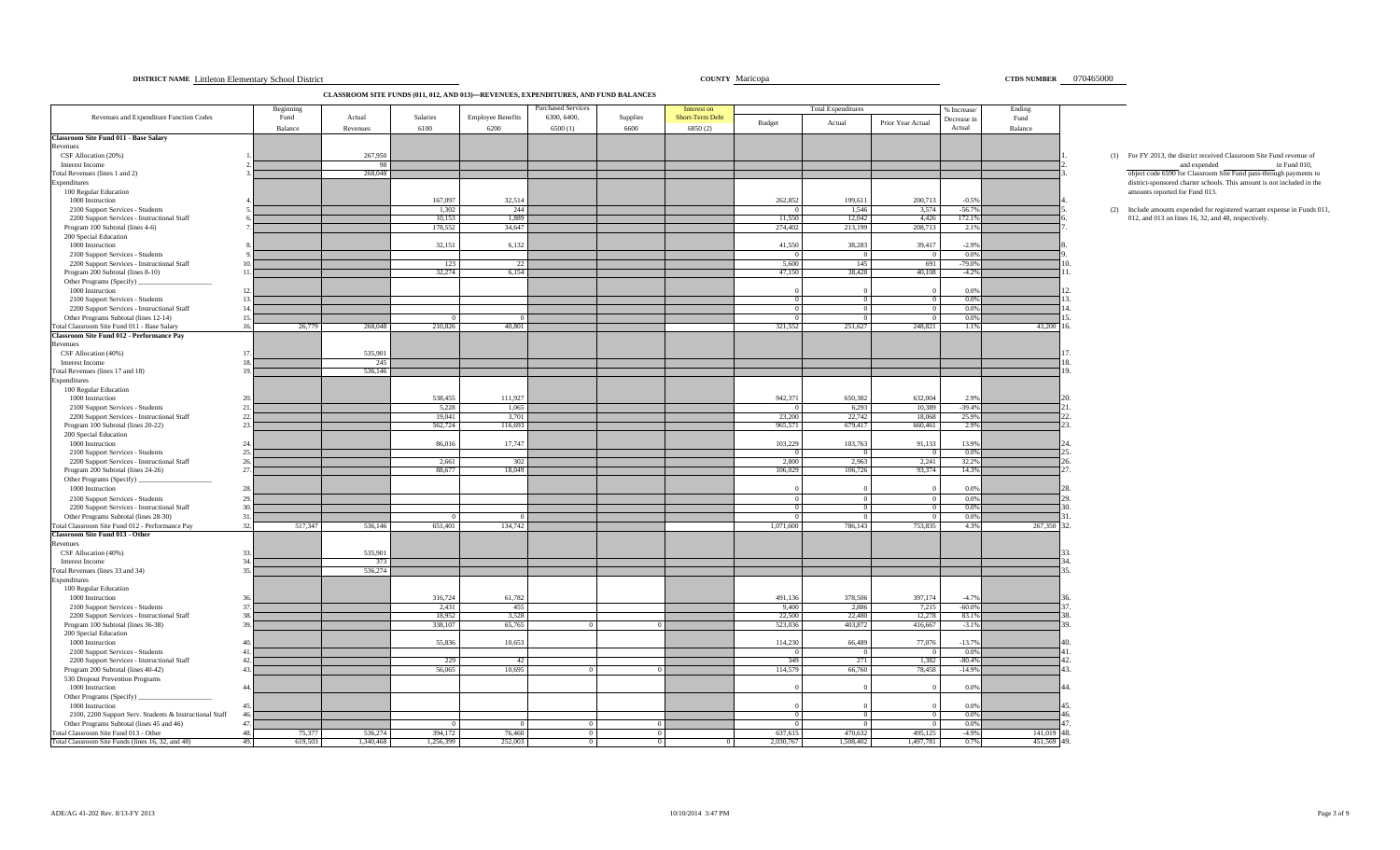### **DISTRICT NAME** Littleton Elementary School District **COUNTY**

### **UNRESTRICTED CAPITAL OUTLAY (610) FUND—EXPENDITURES**

|                                                    |         | Library Books,            |          |               |                  |                     |           | Totals  |                   |              |
|----------------------------------------------------|---------|---------------------------|----------|---------------|------------------|---------------------|-----------|---------|-------------------|--------------|
|                                                    |         | Textbooks, &              |          | Redemption of |                  | All Other           |           |         |                   | Increase/    |
| Expenditures                                       | Rentals | <b>Instructional Aids</b> | Property | Principal     | Interest         | <b>Object Codes</b> | Budget    | Actual  | Prior Year Actual | Decrease     |
|                                                    | 6440    | 6641-6643                 | 6700     | 6831, 6832    | 6841, 6842, 6850 | (excluding 6900)    |           |         |                   | in Actual    |
| Unrestricted Capital Outlay Override (1)           |         |                           |          |               |                  |                     |           |         |                   | $0.0\%$ 1    |
| <b>Unrestricted Capital Outlay Fund 610 (2)</b>    |         |                           |          |               |                  |                     |           |         |                   |              |
| 1000 Instruction                                   |         | 150,182                   | 26,702   |               |                  |                     | 804,775   | 176,884 | 542,495           | $-67.4%$ 2   |
| 2000 Support Services                              |         |                           |          |               |                  |                     |           |         |                   |              |
| 2100, 2200 Students and Instructional Staff        |         |                           | 2,966    |               |                  |                     | 5,000     | 2,966   | 8,911             | $-66.7\%$ 3  |
| 2300, 2400, 2500, 2900 Administration              |         |                           | 103,355  |               |                  |                     | 35,000    | 103,355 | 147,788           | $-30.1\%$ 4  |
| 2600 Operation & Maintenance of Plant              |         |                           | 15,045   |               |                  |                     | 18,100    | 15,045  | 4,060             | 270.6% 5     |
| 2700 Student Transportation                        |         |                           |          |               |                  |                     | 10,000    |         |                   | $0.0\%$ 6    |
| 3000 Operation of Noninstructional Services        |         |                           | 443      |               |                  |                     | 70,000    | 443     | 2,491             | $-82.2%$     |
| 4000 Facilities Acquisition and Construction       |         |                           |          |               |                  |                     |           |         | 8,910             | $-100.0\%$ 8 |
| 5000 Debt Service                                  |         |                           |          | 106,655       | 41,564           |                     | 210,000   | 148,219 | 184,389           | $-19.6\%$ 9  |
| Total Unrestricted Capital Outlay Fund (lines 2-9) |         | 150,182                   | 148,511  | 106,655       | 41,564           |                     | 1,152,875 | 446,912 | 899,044           | $-50.3\%$ 10 |

(1) Amounts in the Unrestricted Capital Outlay Override, line 1 above, must also be included in the Unrestricted Capital Outlay Fund (610) individual line items. (2) Expenditures, if any, in the Unrestricted Capital Outlay Fund on lines 2-9 for the K-3 Reading Program as described in A.R.S. §15-211: **Budget** \$142,640 **Actual** \$130,535

## **OTHER FUNDS—REQUIRED CAPITAL EXPENDITURE DETAIL [(A.R.S. §15-904.(B) as amended by Laws 2013, 1st Special Session, Ch. 3, § 17]**

| <b>Selected Expenditures by Object Code</b>             |     |               | UNRESTRICTED CAPITAL OUTLAY<br><b>Fund 610</b> |               | <b>BOND BUILDING</b><br><b>Fund 630</b> | <b>NEW SCHOOL FACILITIES</b><br><b>Fund 695</b> |               |    |
|---------------------------------------------------------|-----|---------------|------------------------------------------------|---------------|-----------------------------------------|-------------------------------------------------|---------------|----|
|                                                         |     | <b>BUDGET</b> | <b>ACTUAL</b>                                  | <b>BUDGET</b> | <b>ACTUAL</b>                           | <b>BUDGET</b>                                   | <b>ACTUAL</b> |    |
| 6150 Classified Salaries                                |     |               |                                                |               |                                         |                                                 |               |    |
| 6200 Employee Benefits                                  |     |               |                                                |               |                                         |                                                 |               |    |
| 6450 Construction Services                              |     |               |                                                |               | 398,787                                 |                                                 |               |    |
| 6710 Land and Improvements                              |     |               |                                                |               |                                         |                                                 |               |    |
| 6720 Buildings and Improvements                         |     |               |                                                |               |                                         |                                                 |               |    |
| 6731 Furniture and Equipment                            |     |               | 15,589                                         |               |                                         |                                                 | 747           | 6. |
| 6734 Vehicles                                           |     |               |                                                |               |                                         |                                                 |               |    |
| 6737 Technology-Related Hardware and Software           | 8   |               | 132,922                                        |               |                                         |                                                 |               |    |
| 6831, 6832 Redemption of Principal                      |     |               | 106,655                                        |               |                                         |                                                 |               |    |
| 6841, 6842, 6850 Interest                               | 10. |               | 41,564                                         |               |                                         |                                                 |               | 10 |
| Total amounts reported on lines 1 through 10 above for: |     |               |                                                |               |                                         |                                                 |               |    |
| Renovation                                              |     |               |                                                |               | 398,787                                 |                                                 |               |    |
| New Construction                                        | 12. |               |                                                |               |                                         |                                                 |               | 12 |
| Other                                                   |     |               | 296,730                                        |               |                                         |                                                 | 747           | 13 |
| Total (lines $11-13$ )                                  | 14. |               | 296,730                                        |               | 398,787                                 |                                                 | 747 14        |    |

### **Funds 610, 630, and 695**

1. New construction cost per square foot \$ 2. Land acquisition costs

| <b>CAPITAL ASSETS AS OF</b><br><b>JUNE 30, 2013</b> |              |              |
|-----------------------------------------------------|--------------|--------------|
| Land and Improvements                               | \$7,804,586  |              |
| <b>Buildings and Improvements</b>                   | \$71,618,862 | $\mathbf{2}$ |
| Furniture, Equipment, Vehicles,                     |              |              |
| and Technology                                      | \$5,978,300  | 3.           |
| <b>Construction</b> in Progress                     | SO.          | Α.           |
|                                                     |              |              |
| Total                                               | \$85,401,748 | 5.           |
|                                                     |              |              |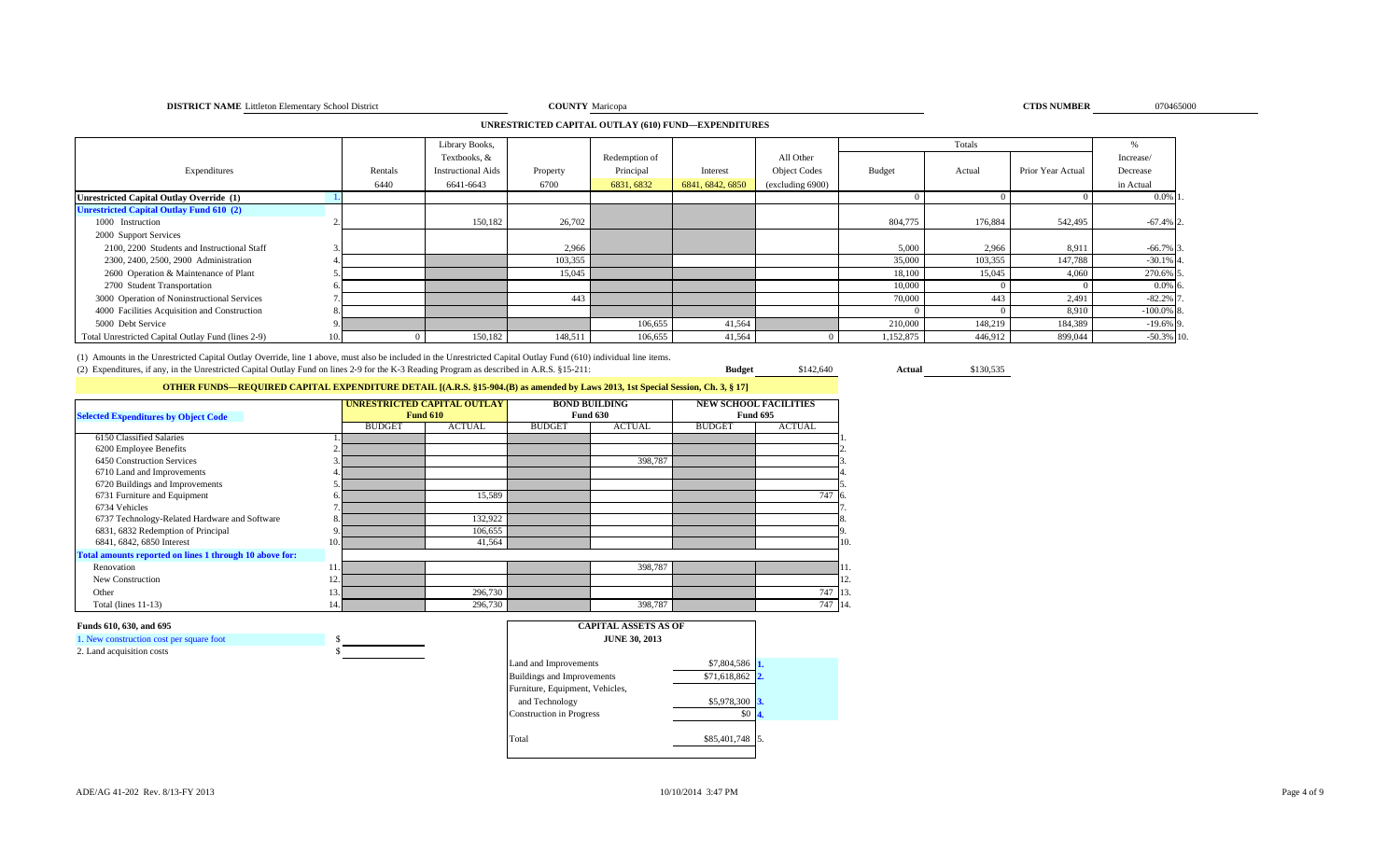### **DISTRICT NAME** Littleton Elementary School District Maricopa Maricopa COUNTY Maricopa

**COUNTY** Maricopa **CTDS NUMBER** 070465000

### **FEDERAL AND STATE PROJECTS**

|                                                              |     |                     |                | <b>FUND TRANSFERS</b> |                     |               |                         |                   |
|--------------------------------------------------------------|-----|---------------------|----------------|-----------------------|---------------------|---------------|-------------------------|-------------------|
|                                                              |     | <b>BEGINNING</b>    |                | (OUT)                 |                     |               | <b>ENDING FUND</b>      |                   |
|                                                              |     | <b>FUND BALANCE</b> | <b>REVENUE</b> | 6910 & 6930 (1)       | <b>EXPENDITURES</b> |               | <b>BALANCE</b>          |                   |
| <b>FEDERAL PROJECTS</b>                                      |     | <b>ACTUAL</b>       | <b>ACTUAL</b>  | <b>ACTUAL</b>         | <b>BUDGET</b>       | <b>ACTUAL</b> | <b>ACTUAL</b>           |                   |
| 100-130 ESEA Title I - Helping Disadvantaged Children        |     | (9,108)             | 912,337        | (65, 398)             | 986,339             | 838,869       | $(1,038)$ 1             |                   |
| 140-150 ESEA Title II - Prof. Development and Technology     |     | 12                  | 90.330         | (7,672)               | 118,100             | 95,902        | $(13,232)$ <sup>2</sup> |                   |
| 160 ESEA Title IV - 21st Century Schools                     | 3   | (18, 835)           | 18.835         |                       | 60,000              |               | 0 <sub>13</sub>         |                   |
| 170-180 ESEA Title V - Promote Informed Parent Choice        |     |                     |                |                       | $\Omega$            |               | 0 <sup>14</sup>         |                   |
| 190 ESEA Title III - Limited English & Immigrant Students    |     | (27, 399)           | 110,801        | (1,556)               | 138,168             | 77.805        | 4,041 5                 |                   |
| 200 ESEA Title VII - Indian Education                        | h   |                     |                |                       | $\Omega$            |               | $0\,$ 6                 |                   |
| 210 ESEA Title VI - Flexibility and Accountability           |     |                     |                |                       | $\Omega$            |               | 0 <sub>17</sub>         |                   |
| 220 IDEA Part B                                              |     | (30, 505)           | 821.912        | (57, 259)             | 836.292             | 732.644       | 1,504 8                 |                   |
| 230 Johnson-O'Malley                                         |     |                     |                |                       | $\Omega$            |               | $0\vert 9$              |                   |
| 240 Workforce Investment Act                                 | 10. |                     |                |                       | $\Omega$            |               |                         | $0\vert 10$       |
| 250 AEA-Adult Education                                      | 11. |                     |                |                       | $\Omega$            |               | $0$ 11                  |                   |
| 260-270 Vocational Education - Basic Grants                  | 12. |                     |                |                       | $\Omega$            |               |                         | $0 \vert 12$      |
| 280 ESEA Title X - Homeless Education                        | 13. | 660                 | 26,263         | (1,982)               | 28,710              | 24,777        | 164 13                  |                   |
| 290 Medicaid Reimbursement                                   | 14. | 1,562,889           | 155,244        |                       | 598,425             | 235.657       | 1,482,476 14            |                   |
| 374 E-Rate                                                   | 15. | 160,655             | 196,911        |                       | 179,500             | 196,347       | 161,219 15.             |                   |
| 378 Impact Aid                                               | 16. |                     |                |                       | $\Omega$            |               |                         | $0 \; 16$         |
| 300-399 Other Federal Projects (Besides E-Rate & Impact Aid) | 17. | $\mathbf{0}$        | 120,323        | (337)                 | 497,252             | 142,802       | $(22,816)$ 17.          |                   |
| <b>Total Federal Project Funds (lines 1-17)</b>              | 18. | 1,638,369           | 2,452,956      | (134,204)             | 3,442,786           | 2,344,803     | 1,612,318 18.           |                   |
|                                                              |     |                     |                |                       |                     |               |                         |                   |
| <b>STATE PROJECTS</b>                                        |     |                     |                |                       |                     |               |                         |                   |
| 400 Vocational Education                                     | 19. |                     |                |                       | $\Omega$            |               |                         | $0$ 19            |
| 410 Early Childhood Block Grant                              | 20. |                     |                |                       | $\Omega$            |               |                         | $\overline{0}$ 20 |
| 420 Ext. School Yr. - Pupils with Disabilities               | 21. |                     |                |                       | $\Omega$            |               | $0\vert 21$             |                   |
| 425 Adult Basic Education                                    | 22. |                     |                |                       | $\Omega$            |               |                         | $0\overline{22}$  |
| 430 Chemical Abuse Prevention Programs                       | 23. |                     |                |                       | $\Omega$            |               | $0\vert 23$             |                   |
| 435 Academic Contests                                        | 24  |                     |                |                       | $\Omega$            |               |                         | $0\vert 24$       |
| 450 Gifted Education                                         | 25. |                     |                |                       | $\overline{0}$      |               |                         | 0 25              |
| 455 Family Literacy Pilot Program                            | 26. |                     |                |                       | $\Omega$            |               |                         | $0\,26$           |
| 460 Environmental Special Plate                              | 27  |                     |                |                       | $\Omega$            |               |                         | $\overline{0}$ 27 |
| 465-499 Other State Projects                                 | 28. |                     | 277,746        |                       | 365,415             | 29,595        | 248,151 28.             |                   |
| <b>Total State Project Funds (lines 19-28)</b>               | 29. | $\overline{0}$      | 277,746        |                       | 365,415             | 29,595        | 248,151 29.             |                   |
| Total Federal and State Projects (lines 18 and 29)           | 30. | 1,638,369           | 2,730,702      | (134,204)             | 3,808,201           | 2,374,398     | 1,860,469 30.           |                   |
|                                                              |     |                     |                |                       |                     |               |                         |                   |

(1) In accordance with the USFR Chart of Accounts, the Impact Aid Fund may transfer monies (object code 6930) to the M&O and Teacherage Funds; all other Federal Projects Funds may only make transfers-out to the Indirect Co code 6910) based on an approved indirect cost rate.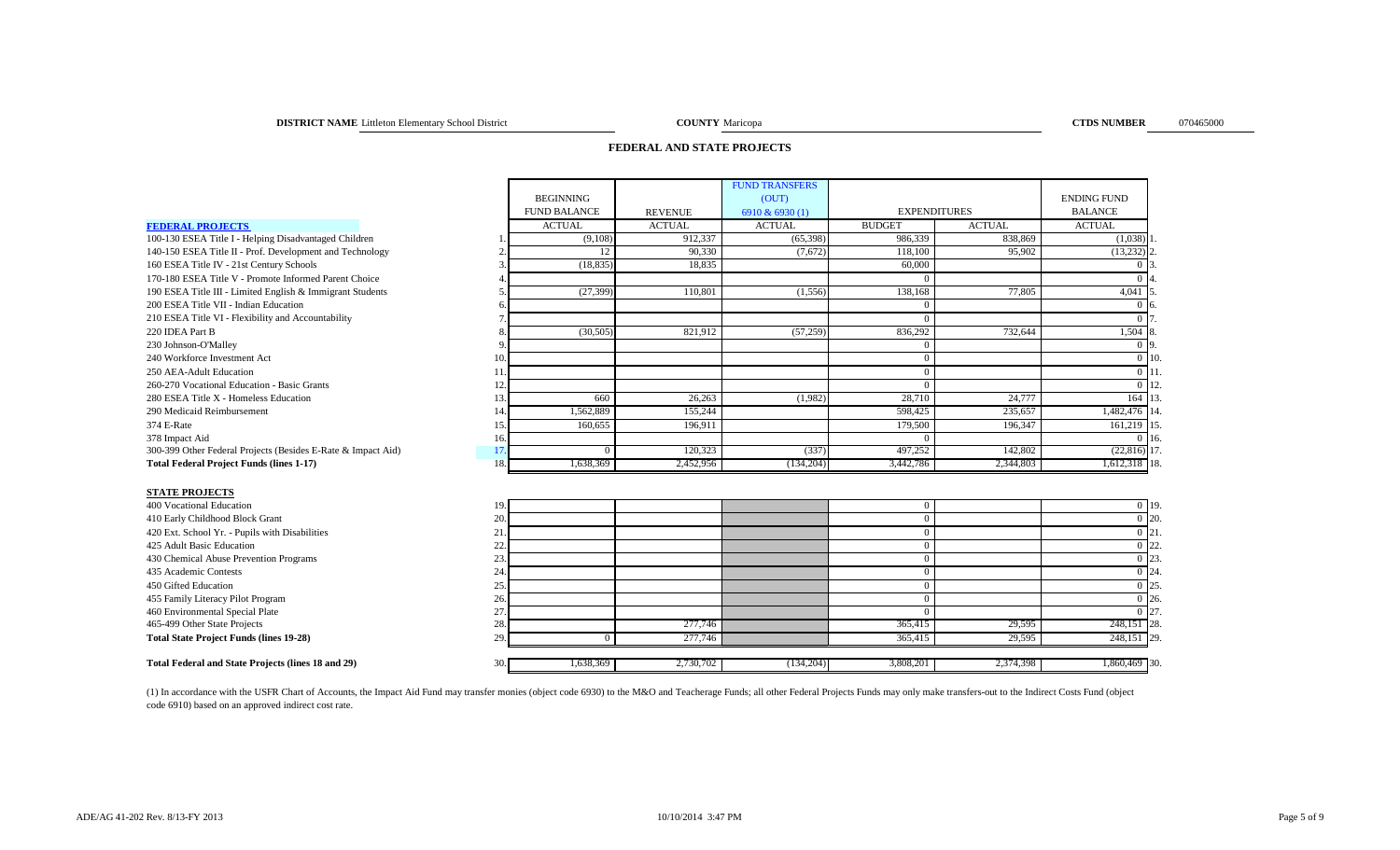|                                                                       |                |                     |                             | <b>FUND TRANSFERS</b> |                     |               |                    |                                           |                |               |
|-----------------------------------------------------------------------|----------------|---------------------|-----------------------------|-----------------------|---------------------|---------------|--------------------|-------------------------------------------|----------------|---------------|
|                                                                       |                | <b>BEGINNING</b>    |                             | IN (OUT)              |                     |               | <b>ENDING FUND</b> |                                           |                |               |
|                                                                       |                | <b>FUND BALANCE</b> | <b>REVENUE</b>              | 5200 (6930)           | <b>EXPENDITURES</b> |               | <b>BALANCE</b>     |                                           |                |               |
| <b>OTHER FUNDS</b>                                                    |                | <b>ACTUAL</b>       | <b>ACTUAL</b>               | <b>ACTUAL</b>         | <b>BUDGET</b>       | <b>ACTUAL</b> | <b>ACTUAL</b>      |                                           |                |               |
| 020 Instructional Improvement                                         |                | 325,436             | 112,349                     |                       | 214,671             | 149,717       | 288,068            | <b>Instructional Improvement Fund 020</b> | <b>BUDGET</b>  | <b>ACTUAL</b> |
| 050 County, City, and Town Grants                                     |                |                     | 9,002                       |                       | 9,000               | 8,702         | 300                | Expenditures                              |                |               |
| 071 Structured English Immersion (1)                                  |                | 1,585               | 43,308                      |                       | 43,277              | 43,245        | 1,648              | <b>Teacher Compensation Increases</b>     |                |               |
| 072 Compensatory Instruction (1)                                      |                | 586                 | (586)                       |                       | 585                 | $\Omega$      | $\Omega$           | <b>Class Size Reduction</b>               | $\overline{0}$ |               |
| 500 School Plant (Lease over 1 year)                                  |                | 103,875             | 15,603                      |                       | 6,000               |               | 119,478            | <b>Dropout Prevention Programs</b>        | $\Omega$       |               |
| 505 School Plant (Lease 1 year or less)                               |                | 2,427               | 11                          |                       | $\overline{0}$      |               | 2,438              | <b>Instructional Improvement Programs</b> | 214,671        |               |
| 506 School Plant (Sale)                                               |                | 42,671              | 7,825                       |                       | $\theta$            |               | 50,496             | Total Expenditures (lines 1-4)            | 214,671        |               |
| 515 Civic Center                                                      |                | 264,512             | 158,852                     |                       | 190,000             | 211,127       | 212,237            |                                           |                |               |
| 520 Community School                                                  |                | 143,383             | 29,173                      |                       | 40,000              | 10,403        | 162,153 9          |                                           |                |               |
| 525 Auxiliary Operations                                              | $\frac{1}{2}$  | 110,825             | 120,471                     |                       | 110,000             | 125,886       | 105,410 10.        |                                           |                |               |
| 526 Extracurricular Activities Fees Tax Credit                        | 11             | 67,539              | 32,223                      |                       | 35,000              | 27,473        | 72,289 11.         |                                           |                |               |
| 530 Gifts and Donations                                               | 12             | 73,822              | 48,100                      |                       | 50,000              | 39,952        | 81,970 12.         |                                           |                |               |
| 535 Career & Tech. Ed. & Voc. Ed. Projects                            | 13             |                     |                             |                       | $\Omega$            |               | 0 13.              |                                           |                |               |
| 540 Fingerprint                                                       | $\frac{1}{2}$  | 357                 | 761                         |                       | 5,000               | 764           | 354 14             |                                           |                |               |
| 545 School Opening                                                    | 15             | 2,926               | 13                          |                       | $\Omega$            |               | 2,939 15.          |                                           |                |               |
| 550 Insurance Proceeds                                                | $\overline{1}$ | 7,399               | 397                         |                       | 40,000              |               | 7,796 16.          |                                           |                |               |
| 555 Textbooks                                                         | 17             | 23,717              | 2,443                       |                       | 15,000              | 3,554         | 22,606             | 17.                                       |                |               |
| 565 Litigation Recovery                                               | $\overline{1}$ | 50,771              | 670                         |                       | 30,000              |               | 51,441             | 18.                                       |                |               |
| 570 Indirect Costs                                                    | 19             | 994,513             | 3,019                       | 610,360               | 800,422             | 698,737       | 909,155            | 19.                                       |                |               |
| 575 Unemployment Insurance                                            | 20             | 140.687             | 115,831                     |                       | 185,000             | 16,272        | 240,246            |                                           |                |               |
| 580 Teacherage                                                        | 21             | 14,884              | 68                          |                       | $\Omega$            |               | 14,952             | 21.                                       |                |               |
| 585 Insurance Refund                                                  | 22             |                     |                             |                       | 10,000              |               | $\Omega$           | 22                                        |                |               |
| 590 Grants and Gifts to Teachers                                      | 23             |                     |                             |                       | $\overline{0}$      |               | $0\vert 23$        |                                           |                |               |
| 595 Advertisement                                                     | 24             | 883                 | $\Lambda$                   |                       | $\overline{0}$      |               | 887 24             |                                           |                |               |
| 596 Joint Technical Education                                         | 25             |                     |                             |                       | $\overline{0}$      |               | $\Omega$           | 25.                                       |                |               |
| 620 Adjacent Ways                                                     | 26             | 1,075,180           | 339,633                     | $\overline{0}$        | 1,250,000           | 946,938       | 467,875            | 26.                                       |                |               |
| 625 Soft Capital Allocation                                           | 27             | 2,218,417           | 217,112                     | $\overline{0}$        | 384,769             | 61.092        | 2,374,437          |                                           |                |               |
| 630 Bond Building                                                     | 28             | 2,055,048           |                             |                       | 1,955,000           | 409,425       | 1,645,623          | 28                                        |                |               |
| 639 Impact Aid Revenue Bond Building                                  | 29             |                     |                             |                       | $\overline{0}$      |               | $\overline{0}$     | 29                                        |                |               |
| 640 School Plant-Special Construction                                 | 30             |                     |                             |                       | $\theta$            |               | $\Omega$           |                                           |                |               |
| 650 Gifts and Donations-Capital                                       | 31             | 242,131             | 7,000                       |                       | 75,000              |               | 249,131 31         |                                           |                |               |
| 660 Condemnation                                                      | 32             |                     |                             |                       | $\overline{0}$      |               | 0 32.              |                                           |                |               |
|                                                                       | 33             |                     |                             |                       | $\mathbf{0}$        |               | 0 33.              |                                           |                |               |
| 665 Energy and Water Savings<br>686 Emergency Deficiencies Correction | 34             |                     |                             |                       | $\overline{0}$      |               | 0 34               |                                           |                |               |
|                                                                       | 35             |                     |                             |                       | $\overline{0}$      |               | 0 35               |                                           |                |               |
| 690 Building Renewal<br>691 Building Renewal Grant                    | 36             |                     | 54,924                      |                       | 55,000              | 54,924        | 0 36.              |                                           |                |               |
|                                                                       |                |                     | $\mathcal{D}_{\mathcal{A}}$ |                       |                     | 747           |                    |                                           |                |               |
| 695 New School Facilities                                             | 37             | 898                 |                             |                       | 897                 |               | 153 37.            |                                           |                |               |
| 700 Debt Service                                                      | 38             | 3,493,719           | 1,490,877                   | $\Omega$              | 2,945,000           | 2,437,358     | 2,547,238 38.      |                                           |                |               |
| 720 Impact Aid Revenue Bond Debt Service                              | 39             |                     |                             |                       | $\overline{0}$      |               | 0 39.              |                                           |                |               |
| 750 Permanent                                                         | 40             |                     |                             |                       | $\overline{0}$      |               | $0\,40.$           |                                           |                |               |
| 850 Student Activities                                                | $\overline{4}$ | 28,620              | 37,817                      |                       |                     | 33,630        | 32,807 41          |                                           |                |               |
| Other $_{-}$                                                          | 42             |                     |                             |                       | 55,000              |               | $0\;42$            |                                           |                |               |
| <b>INTERNAL SERVICE FUNDS 950-989</b>                                 |                |                     |                             |                       |                     |               |                    |                                           |                |               |
| 9_Self-Insurance                                                      |                |                     |                             |                       | $\mathbf{0}$        |               | 0 11               |                                           |                |               |
| 955 Intergovernmental Agreements                                      |                |                     |                             |                       | $\boldsymbol{0}$    |               | 0 <sub>12</sub>    |                                           |                |               |
| $9$ OPEB                                                              |                |                     |                             |                       | $\overline{0}$      |               | 0 <sup>13</sup>    |                                           |                |               |
| 9                                                                     |                |                     |                             |                       | $\Omega$            |               | 0 <sub>14</sub>    |                                           |                |               |

| <b>Instructional Improvement Fund 020</b> | <b>BUDGET</b> | <b>ACTUAL</b> |    |
|-------------------------------------------|---------------|---------------|----|
| Expenditures                              |               |               |    |
| <b>Teacher Compensation Increases</b>     |               |               |    |
| <b>Class Size Reduction</b>               |               |               | 2. |
| <b>Dropout Prevention Programs</b>        |               |               |    |
| <b>Instructional Improvement Programs</b> | 214,671       | 149,717       |    |
| Total Expenditures (lines 1-4)            | 214,671       | 149,717       |    |

(1) Actual Revenues and Actual Expenditures should agree with Supplement, page 3, Fund 071—line 13 and Fund 072—line 26.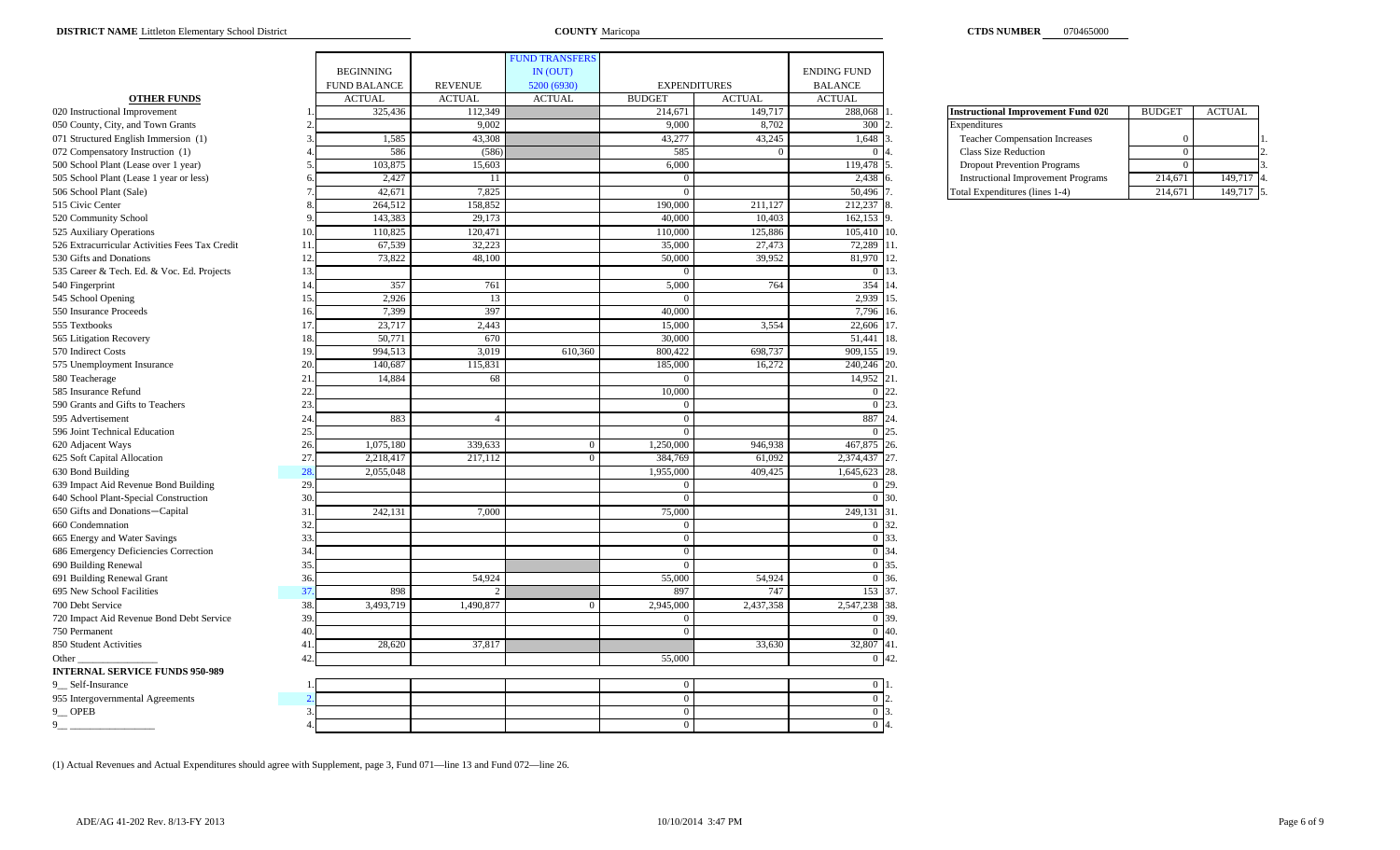| A. 1. Bonds Outstanding, June 30, 2013<br>\$13,485,000                                                                          |                          | F. American Recovery and Reinvestment Act (ARRA) Grants and Education Jobs Fund                  | ARRA                  |                    |
|---------------------------------------------------------------------------------------------------------------------------------|--------------------------|--------------------------------------------------------------------------------------------------|-----------------------|--------------------|
| 2. FY 2013 Assessed Valuations and Tax Rates                                                                                    |                          | <b>Expenditure Detail</b>                                                                        | <b>Education Jobs</b> | <b>ARRA</b> Grants |
| \$227,769,766<br>2.4481<br>a. Primary<br>Tax Rate                                                                               |                          | 1. Current expenditures for K-12 instruction (Function 1000, Objects 6100-6600,                  |                       |                    |
| 1.9300<br>\$229,140,680<br><b>Tax Rate</b><br>b. Secondary<br>3. Number of Schools<br>6                                         |                          | 6810, 6890)<br>2. Total current expenditures for K-12 (Functions 1000, 2000, 3100, 3200, Objects |                       |                    |
| 180<br>4. Actual Days in Session                                                                                                |                          | 6100-6600, 6810, 6890)                                                                           |                       |                    |
| 30<br>5. Area of School District (Square Miles)                                                                                 |                          | 3. Current expenditures for community services, adult education, and other programs              |                       |                    |
| (Report this WHETHER OR NOT district changed boundaries in FY 2013)                                                             |                          | outside of PSD-12 (Programs 700, 800, 900)                                                       |                       |                    |
|                                                                                                                                 |                          | 4. Property expenditures (Functions 1000-3200, Object 6700)                                      |                       |                    |
| B. County Approved Liabilities incurred in excess of                                                                            | Unrestricted             | 5. School construction expenditures (Function 4000, Objects 6100-6900)                           |                       |                    |
| district budget $(A.R.S. §15-907)$<br>M & O                                                                                     | Capital Outlay           |                                                                                                  |                       |                    |
| 1. Destruction or damage                                                                                                        |                          |                                                                                                  |                       |                    |
| 2. Excessive/unexpected legal expenses<br>3. Mitigation or removal of health or safety hazard                                   |                          |                                                                                                  |                       |                    |
|                                                                                                                                 |                          |                                                                                                  |                       |                    |
| C. Current Expenditures by Category                                                                                             |                          |                                                                                                  |                       |                    |
| 1. Classroom Instruction excl. Supplies (Function 1000, except line 2 amount)                                                   | \$17,650,243             |                                                                                                  |                       |                    |
| 2. Classroom Supplies (Function 1000, Object Code 6600)                                                                         | \$816,629                |                                                                                                  |                       |                    |
| 3. Administration (Functions 2300, 2400, 2500, & 2900)                                                                          | \$4,074,590              |                                                                                                  |                       |                    |
| 4. Support Services-Students (Function 2100)                                                                                    | \$3,072,109              |                                                                                                  |                       |                    |
| 5. All Other Support Services & Operations (Functions 2200, 2600, 2700,                                                         |                          |                                                                                                  |                       |                    |
| 3100, & 3400)                                                                                                                   | \$9,470,610              |                                                                                                  |                       |                    |
| 6. Total Current Expenditures                                                                                                   | \$35,084,181             |                                                                                                  |                       |                    |
| D. Does the district wish to have indirect cost rates calculated for use in federally                                           |                          |                                                                                                  |                       |                    |
| funded programs?                                                                                                                | Yes                      |                                                                                                  |                       |                    |
|                                                                                                                                 |                          |                                                                                                  |                       |                    |
| If YES, the following information must be completed to qualify for approved Indirect Cost Rates for FY 2015.                    |                          |                                                                                                  |                       |                    |
|                                                                                                                                 |                          |                                                                                                  |                       |                    |
| MAINTENANCE AND OPERATION FUND (Do not include costs related to transportation for the following                                |                          |                                                                                                  |                       |                    |
| items.) Refer to USFR Chart of Accounts §III for descriptions of the following function and object codes:                       |                          |                                                                                                  |                       |                    |
| Total Central Services Expenditures (Function 2500)<br>b. Total Operation and Maintenance of Plant Expenditures (Function 2600) | \$1,419,820              |                                                                                                  |                       |                    |
| Total Communications Expenditures (Object Code 6530)<br>$\mathbf{c}$ .                                                          | \$2,698,803<br>\$245,485 |                                                                                                  |                       |                    |
| d. Total Tuition Expenditures (Object Code 6560)                                                                                | \$0                      |                                                                                                  |                       |                    |
|                                                                                                                                 |                          |                                                                                                  |                       |                    |
| CAPITAL EXPENDITURES                                                                                                            |                          |                                                                                                  |                       |                    |
| a. Federal and State Projects (Funds 100-499)                                                                                   | \$263,353                |                                                                                                  |                       |                    |
| b. Food Service (Fund 510)                                                                                                      | \$38,743                 |                                                                                                  |                       |                    |
|                                                                                                                                 |                          |                                                                                                  |                       |                    |
| <b>OTHER</b>                                                                                                                    |                          |                                                                                                  |                       |                    |
| Total unused sick and vacation leave included in severance pay (All funds)                                                      | \$169,277                |                                                                                                  |                       |                    |
| E. Total salaries and benefits expenditures related to an agreement with Department                                             |                          |                                                                                                  |                       |                    |
| of Labor to settle a decision based on the Fair Labor Standards Act                                                             | \$0                      |                                                                                                  |                       |                    |

### Solution Contract and the Expenditure Detail and the Expenditure Detail and the Contract of the ARRA Grants 1. Current expenditures for K-12 instruction (Function 1000, Objects 6100-6600, Expenditure Detail

- 
- 2. Total current expenditures for K-12 (Functions 1000, 2000, 3100, 3200, Objects
- 3. Current expenditures for community services, adult education, and other programs **(Burn to the OR NOT 12 (Programs 700, 800, 900)** outside of PSD-12 (Programs 700, 800, 900)
- 4. Property expenditures (Functions 1000-3200, Object 6700) 4.

| AKKA                  |                    |                |
|-----------------------|--------------------|----------------|
| <b>Education Jobs</b> | <b>ARRA Grants</b> |                |
|                       |                    |                |
|                       |                    | 1              |
|                       |                    |                |
|                       |                    | $\overline{2}$ |
|                       |                    |                |
|                       |                    | 3              |
|                       |                    | $\overline{4}$ |
|                       |                    | 5              |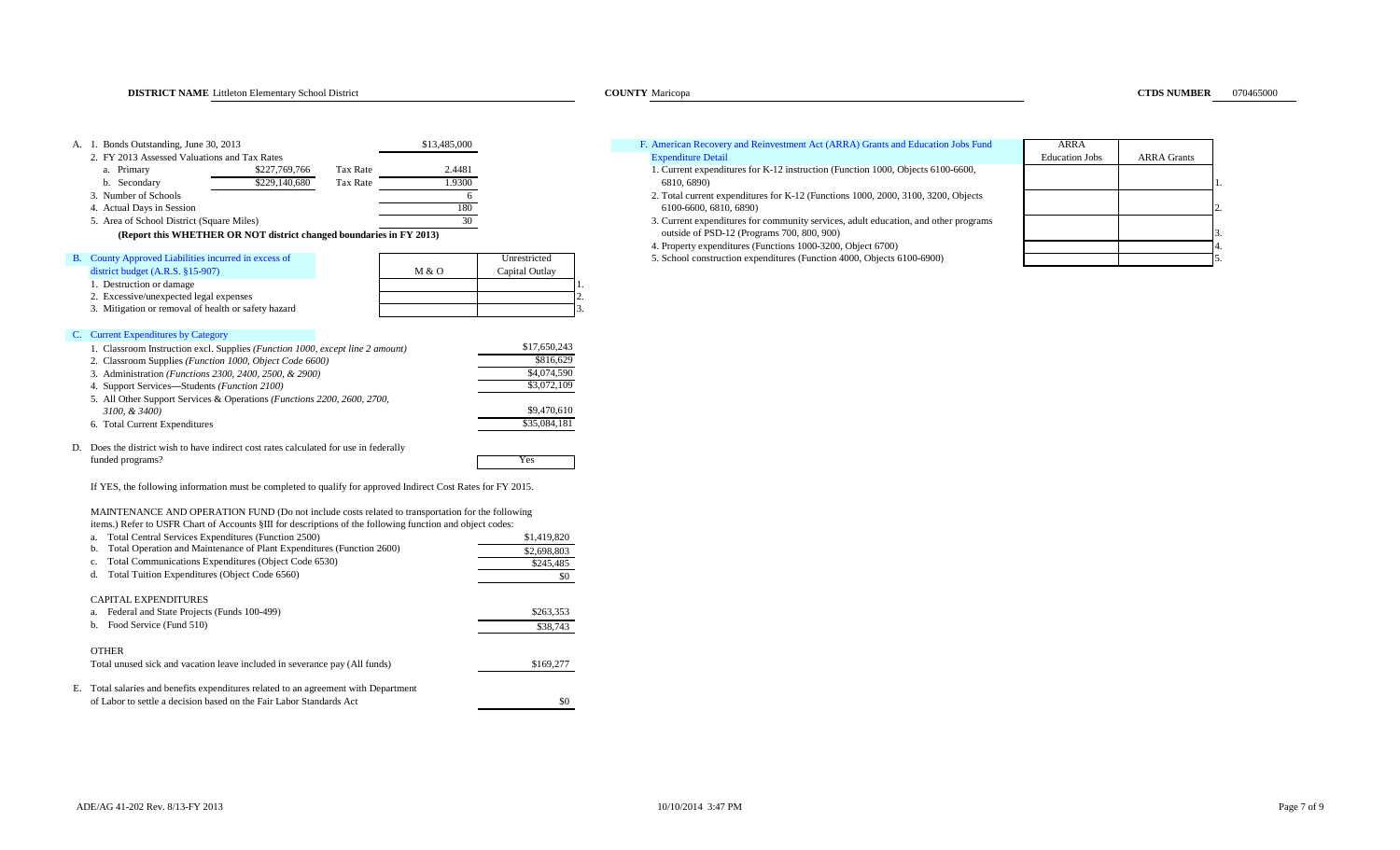### **A. ENROLLMENT OF GIFTED PUPILS BY GRADE (A.R.S. §15-779.02)**

| Areas of Identification [A.R.S. $\S 15-203(A)(15)$ ] |              | GRADE |  |  |  |  |  |  |    |  |     |  |                  |
|------------------------------------------------------|--------------|-------|--|--|--|--|--|--|----|--|-----|--|------------------|
|                                                      | $\mathbf{r}$ |       |  |  |  |  |  |  |    |  | 10. |  | <b>TOTAL</b>     |
| 1. Quantitative Reasoning                            |              |       |  |  |  |  |  |  |    |  |     |  | 46 H             |
| 2. Verbal Reasoning                                  |              |       |  |  |  |  |  |  |    |  |     |  | 19 IG            |
| 3. Nonverbal Reasoning                               |              |       |  |  |  |  |  |  |    |  |     |  |                  |
| 4. Total Duplicated Enrollment (lines 1-3)           |              |       |  |  |  |  |  |  | 22 |  |     |  | 142 <sup>2</sup> |

### **B. ENROLLMENT OF GIFTED PUPILS BY ETHNICITY**

|                                              | Total Number  | D. MAINTENANCE AND OPERATION FUND EXPENDITURES FOR GIFTED PUPILS (EL |
|----------------------------------------------|---------------|----------------------------------------------------------------------|
|                                              | Gifted Pupils | Actual Expenditures for all Gifted Programs:                         |
| 1. White, not Hispanic                       |               | 374,105<br>K-8                                                       |
| 2. Black, not Hispanic                       |               | $9-12$                                                               |
| 3. Hispanic                                  |               | 374.105<br>Total                                                     |
| 4. American Indian/Alaskan Native            |               |                                                                      |
| 5. Asian or Pacific Islander                 |               | <b>E. EXPENDITURES FOR AUDIT SERVICES</b>                            |
| 6. Total Unduplicated Enrollment (lines 1-5) |               | <b>BUDGET</b><br><b>ACTUAL</b>                                       |

### **C. M&O AND SCA FUND SPECIAL EDUCATION PROGRAMS BY TYPE 2. Federal Audit Expenditures - All Funds <b>6330** 0 2.932 2.93

|                                                       | <b>PROGRAM</b> | PROGRAM                    |           |                                                                                                  |                   |         |                             |           |
|-------------------------------------------------------|----------------|----------------------------|-----------|--------------------------------------------------------------------------------------------------|-------------------|---------|-----------------------------|-----------|
|                                                       | 200            | 200                        |           |                                                                                                  |                   |         |                             |           |
|                                                       | <b>BUDGET</b>  | <b>ACTUAL</b>              |           | <b>F. MAINTENANCE AND OPERATION FUND EXPENDITURES FOR CAREER LADDER PROGRAM</b>                  |                   |         |                             |           |
| 1. Autism                                             | 653,369        | 616,603                    |           | Actual Expenditures made in FY 2013                                                              |                   |         |                             |           |
| 2. Emotional Disability                               | 45,226         | 44,982 2                   |           |                                                                                                  |                   |         |                             |           |
| 3. Hearing Impairment                                 | 5,990          | $8,135$ 3.                 |           | <b>G. MAINTENANCE AND OPERATION FUND EXPENDITURES FOR OPTIONAL PERFORMANCE INCENTIVE PROGRAM</b> |                   |         |                             |           |
| 4. Other Health Impairments                           |                |                            |           | Actual Expenditures made in FY 2013                                                              |                   |         |                             |           |
| 5. Specific Learning Disability                       | 2,616,194      | 2,726,914 5.               |           |                                                                                                  |                   |         |                             |           |
| 6. Mild, Moderate, or Severe Intellectual Disability* | 675,202        | 593,891                    | -16.      | <b>H. MAINTENANCE AND OPERATION FUND EXPENDITURES FOR PERFORMANCE PAY</b>                        |                   |         |                             |           |
| 7. Multiple Disabilities                              | 296,128        | 329,728 7                  |           | Actual Expenditures made in FY 2013                                                              |                   |         |                             |           |
| 8. Multiple Disabilities with Severe Sensory Impair.  | 134.507        | 157,409 8.                 |           |                                                                                                  |                   |         |                             |           |
| 9. Orthopedic Impairment                              | 45,443         | 43,739 9.                  |           |                                                                                                  |                   |         |                             |           |
| 10. Developmental Delay                               | 289,140        | 290,501                    | <b>10</b> | <b>I. TUITION</b>                                                                                |                   |         | <b>Tuition Expenditures</b> |           |
| 11. Preschool Severe Delay                            |                |                            |           |                                                                                                  |                   |         |                             |           |
| 12. Speech/Language Impairment                        | 39,110         | 33,756 12.                 |           | <b>Type 03 Districts Only</b>                                                                    | <b>Operations</b> | Capital | Debt                        | Total     |
| 13. Traumatic Brain Injury                            |                |                            |           | 1. Tuition to Other Arizona Districts                                                            |                   |         |                             |           |
| 14. Visual Impairment                                 | 13,909         | $18,307$ 14.               |           | for high school students only (objects $6561 & 6565$ )                                           |                   |         |                             |           |
| 15. Subtotal (lines 1-14)                             | 4,814,218      | 4,863,965 15.              |           | 2. Tuition to Other Arizona District                                                             |                   |         |                             |           |
| 16. Gifted Education                                  | 360,365        | $374,105$ 16.              |           | for all other students (objects 6561)                                                            |                   |         |                             |           |
| 17. Remedial Education                                |                |                            |           | 3. Tuition to Out-of-State Districts                                                             |                   |         |                             |           |
| 18. ELL Incremental Costs                             | 47,210         |                            | 0.118.    | for high school students only (objects $6562 \& 6565$ )                                          |                   |         |                             |           |
| 19. ELL Compensatory Instruction                      |                |                            | 19.       | 4. Tuition to Out-of-State Districts                                                             |                   |         |                             |           |
| 20. Vocational and Technological Education            |                |                            |           | for all other students (objects 6562)                                                            |                   |         |                             |           |
| 21. Career Education                                  |                |                            |           | <b>Non-Type 03 Districts</b>                                                                     |                   |         |                             |           |
| 22. Total (lines 15-21)                               | 5,221,793      | $5,238,070$ <sup>22.</sup> |           | 5. Tuition to Other Arizona Districts (object 6561)                                              | 213,620           |         |                             | 213,620 5 |

\* Formerly reported as Mental Retardation **All Districts**

| i'otal Number | D. MAINTENANCE AND OPERATION FUND EXPENDITURES FOR GIFTED PUPILS (ELEMENTARY, SECONDARY, AND TOTAL) |
|---------------|-----------------------------------------------------------------------------------------------------|
|               |                                                                                                     |

| Expenditures for all Gifted Programs: |               |         |
|---------------------------------------|---------------|---------|
| K-8                                   | -8            | 374,105 |
| $9-12S$                               |               |         |
| Total                                 | $\mathcal{S}$ | 374,105 |

1. Nonfederal Audit Expenditures - M&O Fund

|      | <b>BUDGET</b> | ACTUAL |  |
|------|---------------|--------|--|
| 6350 | 54,000        | 36,151 |  |
| 6330 |               | 2.931  |  |

### **H. MAINTENANCE AND OPERATION FUND EXPENDITURES FOR PERFORMANCE PAY**

6. Tuition to Out-of-State Districts (object 6562)

7. Tuition to Private Schools (object 6563)

8. Tuition to Ed Services\Coops\IGAs (object 6564)

9. Tuition Other (object 6569)

10. Total (lines 1-9)

| <b>Tuition Expenditures</b> |         |      |                    |  |  |  |  |  |  |  |  |
|-----------------------------|---------|------|--------------------|--|--|--|--|--|--|--|--|
| Operations                  | Capital | Debt | Total              |  |  |  |  |  |  |  |  |
|                             |         |      | ı.<br>C            |  |  |  |  |  |  |  |  |
|                             |         |      | 2.<br>0            |  |  |  |  |  |  |  |  |
|                             |         |      | 3.<br>$\mathbf{0}$ |  |  |  |  |  |  |  |  |
|                             |         |      | 4.                 |  |  |  |  |  |  |  |  |

| 212,620<br>21,020 |  | 212,00<br>1.0401 |
|-------------------|--|------------------|
|                   |  |                  |

|    | 133,772 7. |  | 133,772 |
|----|------------|--|---------|
| ο. |            |  |         |
|    |            |  |         |
|    | 347,392 10 |  | 347,392 |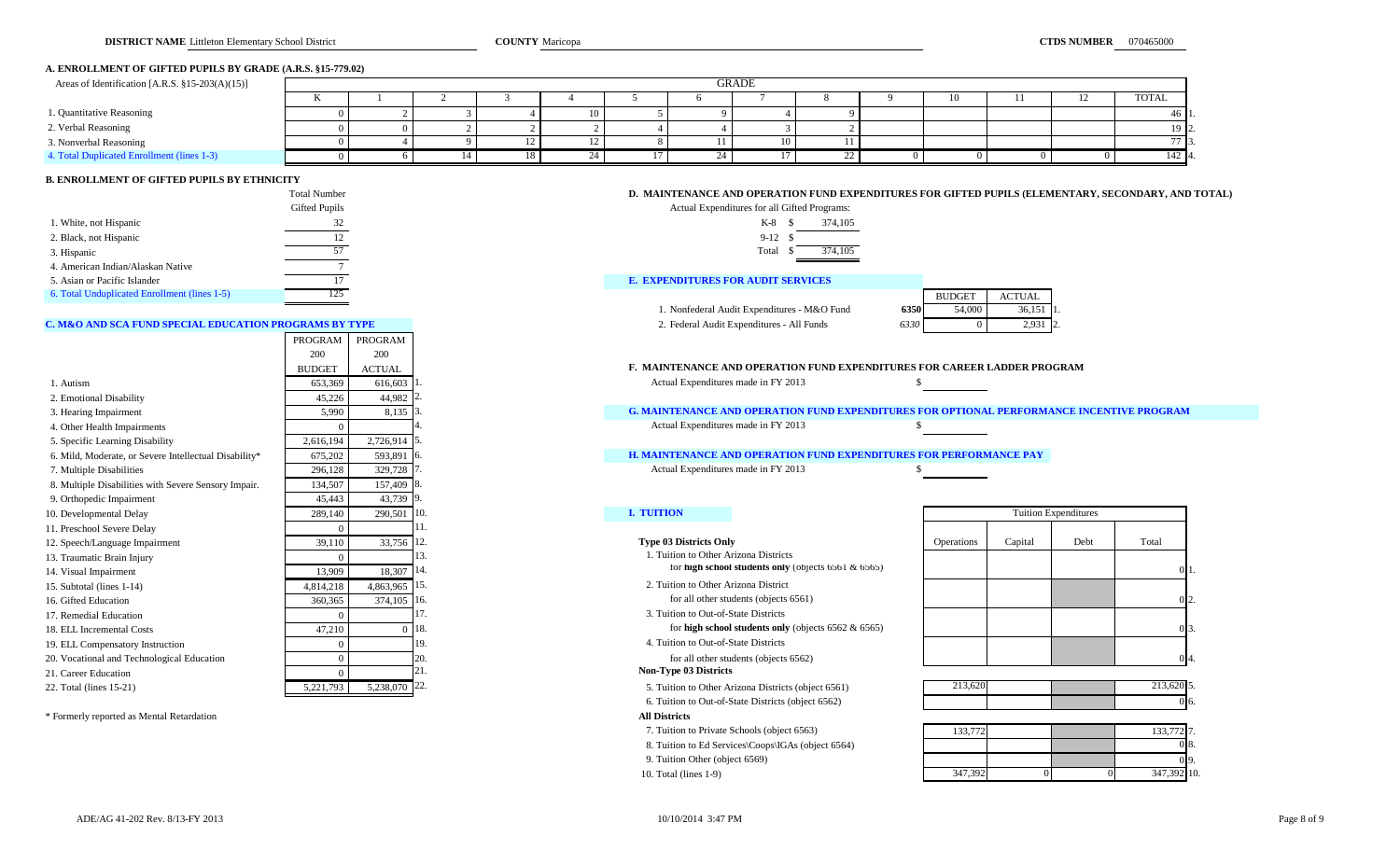**COUNTY** Maricopa

### Instructions

### **ADDITIONAL INFORMATION FOR NATIONAL PUBLIC EDUCATION FINANCIAL SURVEY REPORTING**

|                                              |     |                 |                 |             |           |          | Programs 100-600 |           |               |             |               | Programs 700-900    |               |
|----------------------------------------------|-----|-----------------|-----------------|-------------|-----------|----------|------------------|-----------|---------------|-------------|---------------|---------------------|---------------|
|                                              |     |                 |                 | Purchased   |           |          |                  | Judgments |               |             |               |                     |               |
|                                              |     |                 | Employee        | Services    |           |          |                  | Against a | Redemption of | Interest    |               | All                 |               |
| <b>Funds 020-799</b>                         |     | <b>Salaries</b> | <b>Benefits</b> | 6300, 6400, | Supplies  | Property | Dues and Fees    | District  | Principal     | 6841, 6842, | Miscellaneous | <b>Object Codes</b> | <b>Total</b>  |
|                                              |     | 6100            | 6200            | 6500        | 6600      | 6700     | 6810             | 6820      | 6831, 6832    | 6850        | 6890          | (excluding 6900)    |               |
| 1000 Instruction                             |     | 291,344         | 84,980          | 353,548     | 643,651   | 124,094  | 4,529            |           |               |             | 22,608        |                     | 1,524,754     |
| 2000 Support Services                        |     |                 |                 |             |           |          |                  |           |               |             |               |                     |               |
| 2100 Students                                |     | 218,010         | 65,520          | 32,843      | 70,532    | 35,881   | 775              |           |               |             |               |                     | 423,561       |
| 2200 Instructional Staff                     |     | 664,334         | 143,844         | 123,383     | 35,333    | 40,706   | 3,920            |           |               |             |               |                     | 1,011,520     |
| 2300 General Administration                  |     |                 |                 | 3,092       | 427       |          |                  |           |               |             |               |                     | 3,519         |
| 2400 School Administration                   |     |                 |                 | 91          | 15,194    | 688      |                  |           |               |             |               |                     | 15,973        |
| 2500, 2900 Central Services, Other           |     | 234,418         | 92,263          | 223,005     | 31,255    | 170,046  |                  |           |               |             |               |                     | 750,987       |
| 2600 Operation and Maintenance of Plant      |     | 47.817          | 9,242           | 9.645       | 20,036    | 171,452  |                  |           |               |             |               |                     | 258,192       |
| 2700 Student Transportation                  |     | 49,604          | 14,207          | 18,465      | 56,244    | 571      |                  |           |               |             |               |                     | 139,091       |
| 3000 Operation of Noninstructional Services  |     |                 |                 |             |           |          |                  |           |               |             |               |                     |               |
| 3100 Food Service Operations                 |     | 55,043          | 18,020          | 1,115,965   | 1,695,704 | 39,187   | 13,180           |           |               |             |               |                     | 2,937,099     |
| 3200 Enterprise Operations                   | 10. |                 |                 |             |           |          |                  |           |               |             |               |                     |               |
| 3300 Community Services Operations           |     |                 |                 |             |           |          |                  |           |               |             |               |                     |               |
| 3400 Bookstore Operations                    | 12  |                 |                 |             |           |          |                  |           |               |             |               |                     |               |
| 4000 Facilities Acquisition and Construction | 13. |                 |                 | 1,350,193   |           | 6,169    |                  |           |               |             |               |                     | 1,356,362     |
| 5000 Debt Service                            |     |                 |                 |             |           |          |                  |           | 1,791,655     | 791,772     |               |                     | 2,583,427     |
| Total (lines 1-14)                           |     | 1,560,570       | 428,076         | 3,230,230   | 2,568,376 | 588,794  | 22,404           |           | 1,791,655     | 791,772     | 22,608        |                     | 11,004,485 15 |

|                                                                    |                           | Certified                                                |                          |                                                          | <b>Property</b> | <b>All Other</b> |       |
|--------------------------------------------------------------------|---------------------------|----------------------------------------------------------|--------------------------|----------------------------------------------------------|-----------------|------------------|-------|
|                                                                    | <b>Certified Teachers</b> | Substitutes                                              | <b>Contract Teachers</b> | <b>Funds 020-799</b>                                     | 6700            | (excluding 6900) | Total |
|                                                                    |                           | $(in Object 6100)$ $(in Object 6100)$ $(in Object 6300)$ |                          | 1. Program 700                                           |                 |                  |       |
| 1. Regular Education (Programs 100, 280, 520, and $550$ )          | 10,078,177                | 209.583                                                  |                          | 2. Program 800                                           |                 |                  |       |
| 2. Special Education (Programs 200-230, 250, and 300-399)          | 1.737.849                 | 90                                                       |                          | 3. Program 900                                           |                 |                  |       |
| 3. Vocational Education (Programs 270 and 540)                     |                           |                                                          |                          | 4. Total (lines 1-3)                                     |                 |                  |       |
| 4. Other Programs (Programs 240, 260, 265, 510-515 and 530)        | 325,876                   |                                                          |                          |                                                          |                 |                  |       |
| 5. Cocurricular Activities, Athletics, and Other (Program 600-630) | 70,125                    |                                                          |                          | <b>Property Detail for Function 4000 (Funds 020-799)</b> |                 |                  |       |

| 6. Textbooks (Function 1000, Object 6640) | 571,593 6.        | 3.6730 Equipment    |             |
|-------------------------------------------|-------------------|---------------------|-------------|
| 7. Number of FTE-Certified Teachers       | 207F<br>ر 20<br>. | Total (lines 1-3)   |             |
| 8. Number of FTE-Contract Teachers        | -0 ls.            | 5.6450 Construction | 1,321,954 5 |

### **Teacher Salaries (All Funds, Function 1000) Programs 700-900 Expenditure Detail (Funds 020-799)**

|                         | <b>Property</b> | All Other        |       |
|-------------------------|-----------------|------------------|-------|
| <b>Funds 020-799</b>    | 6700            | (excluding 6900) | Total |
| 1. Program 700          |                 |                  | п.    |
| 2. Program 800          |                 |                  | 12.   |
| 3. Program 900          |                 |                  | 3.    |
| 4. Total (lines $1-3$ ) |                 |                  | 14.   |

## **Froperty Detail for Function 4000 (Funds 020-799)**

|                                           |            |      | 1.6710 Land and Improvements      |                        |
|-------------------------------------------|------------|------|-----------------------------------|------------------------|
| Other Items (All Funds)                   |            |      | 2.6720 Buildings and Improvements |                        |
| 6. Textbooks (Function 1000, Object 6640) | 571,593 6. |      | 3.6730 Equipment                  | $0.169$ $\binom{3}{2}$ |
| 7. Number of FTE-Certified Teachers       | 287 17     |      | 4. Total (lines 1-3)              | 6.169 4.               |
| 8. Number of FTE-Contract Teachers        |            | -18. | 5.6450 Construction               | 1,321,954 5.           |